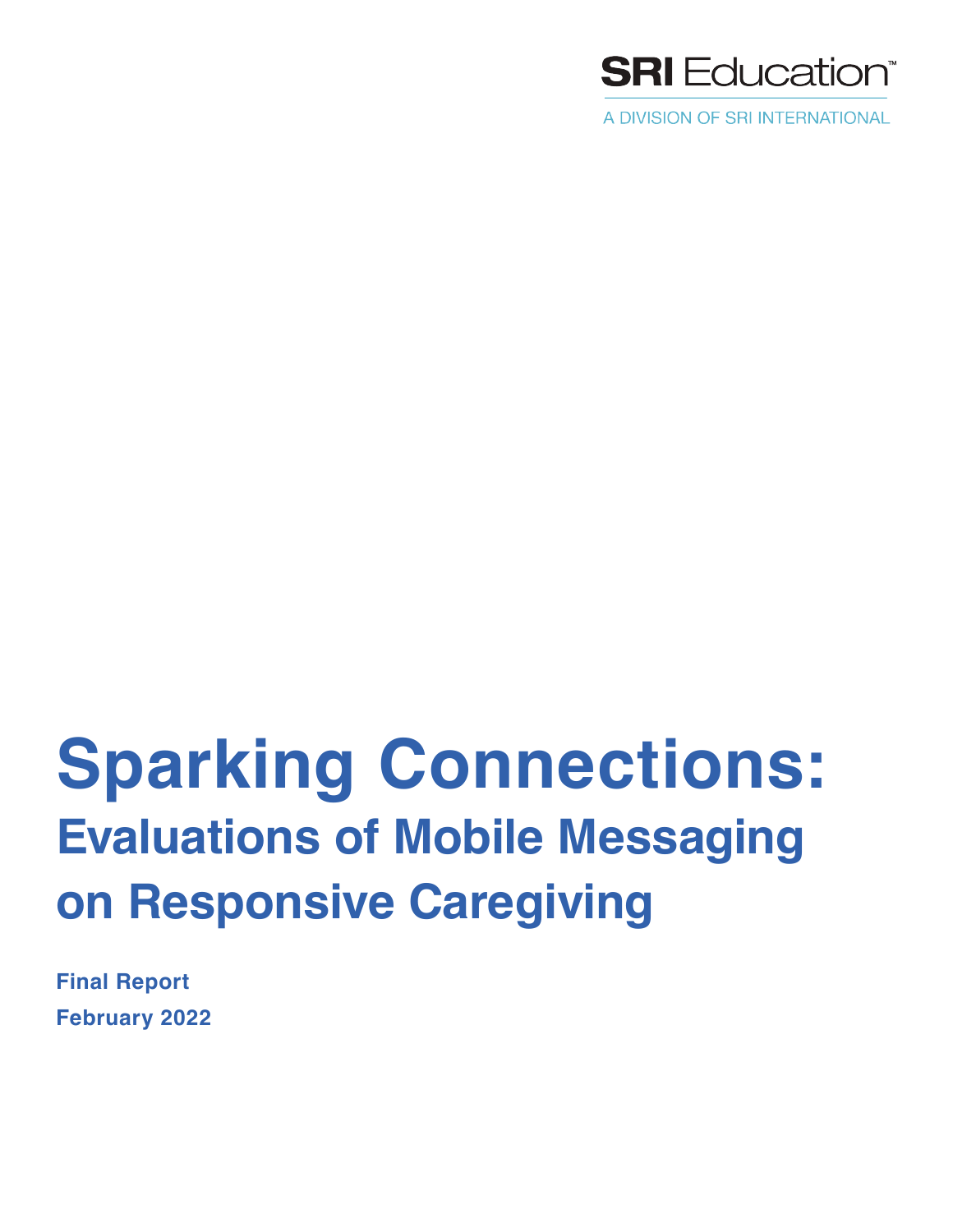## Appendix A: Systematic Literature Review

The study team conducted a systematic literature review to answer the question, What is the impact of mobile messaging programs on the attitudes, knowledge, and confidence of parents of children 4 years old and younger?

## Eligibility Criteria

We considered studies to be eligible for inclusion in the review if they met the following criteria (asterisks indicate eligibility criteria used in the initial screening round):

- Were published in or after 2005.\*
- Were written in English.\*
- Were a primary research study rather than a meta-analysis or systematic review.\*
- Were conducted in the United States, Canada, the United Kingdom, Australia, or New Zealand.\*
- Included at least some children who were between 0 and 59 months old. Studies of only the prenatal period were not eligible, but studies of the prenatal period extending into infancy and childhood were eligible.\*
- Evaluated an intervention designed to influence parenting outcomes and included a parenting outcome measure. Any parenting

outcome was eligible (e.g., responsive caregiving, discipline, vaccination, parenting stress). We defined parenting outcomes as relating in some way to interactions with children, and we excluded interventions focused solely on parents (e.g., parent immunization, smoking cessation).\*

- Evaluated an intervention that included a mobile messaging component. We excluded app-based studies that did not include mobile messaging.\*
- Included a placebo or no-SMS comparison or control group. A study comparing two active mobile messaging interventions was not eligible unless it also included a comparison or control group.
- Included a quantitative comparison of the treatment and comparison or control group. We were open to computing statistical significance for studies that lacked a significance test but provided sufficient information to do so; however, no studies ultimately met this description.

Studies were eligible regardless of publication status (e.g., unpublished manuscripts were included in the review).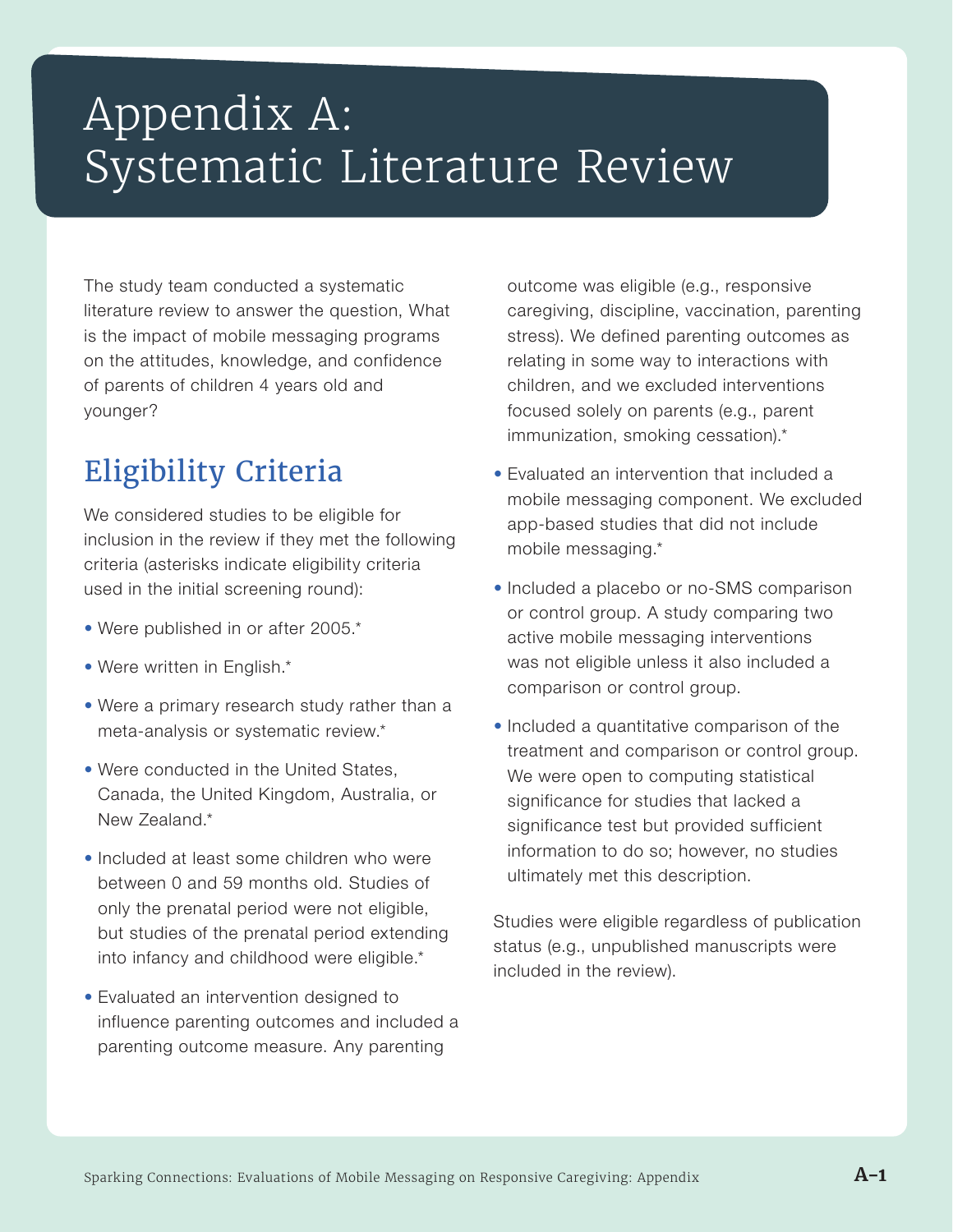### Search

We conducted a systematic search of Google Scholar and ERIC between June and October 2021. We conducted four searches in each database. Each search included one of the four search terms from the following list in combination with the phrase "parent OR mother OR father."

- Mobile OR text message\*
- "Short message service" or "Messaging service"
- SMS
- Texting

In addition, all searches of Google Scholar included the search terms -adolescent\* and -teen\*—the minus signs indicating that documents with these terms should not be included in the search results. We did not include these terms in ERIC searches because that database cannot exclude documents that contain specific terms. We initially chose search terms based on previous systematic literature reviews, and we iterated on those initial terms based on search results.

We also reviewed reference lists in all eligible studies to identify additional relevant studies. In addition, if studies were published before 2020, we used Google Scholar to review documents that cited the study. When more than 100 documents cited one study, we narrowed the results by searching within those documents for the following terms: parent OR mother OR father, -adolescent\*, -teen\*, and systematic review. Finally, we reviewed references in SRI's research proposal for this study and in other SRI reports about the impact of mobile messaging.

## Study Selection

We imported study citations from searches into the reference management software Zotero. In an initial search, four researchers independently screened titles and abstracts for relevance to mobile messaging and parent outcomes. When a researcher determined an article was relevant, they screened it for initial eligibility criteria. The study team then screened articles that met initial eligibility criteria for final eligibility. We used the same process to screen articles we found in reference lists of eligible studies and in Google Scholar results for studies citing eligible studies.

### Data Collection Process

We used a standardized form to extract data from studies. We first piloted and revised the form as a team, and then we independently extracted data using the revised form. During this process, we discussed any questions or ambiguities about a study until we reached consensus.

Extracted data included (1) general study information (e.g., country, child age range, outcomes); (2) methods (e.g., randomization, type of comparison group); (3) results for each eligible parent outcome; (4) results of subgroup comparisons conducted on eligible outcomes (e.g., by parent age, native language, or household income). When studies reported on multiple follow-ups, we extracted outcomes from the first time point after the end of the intervention.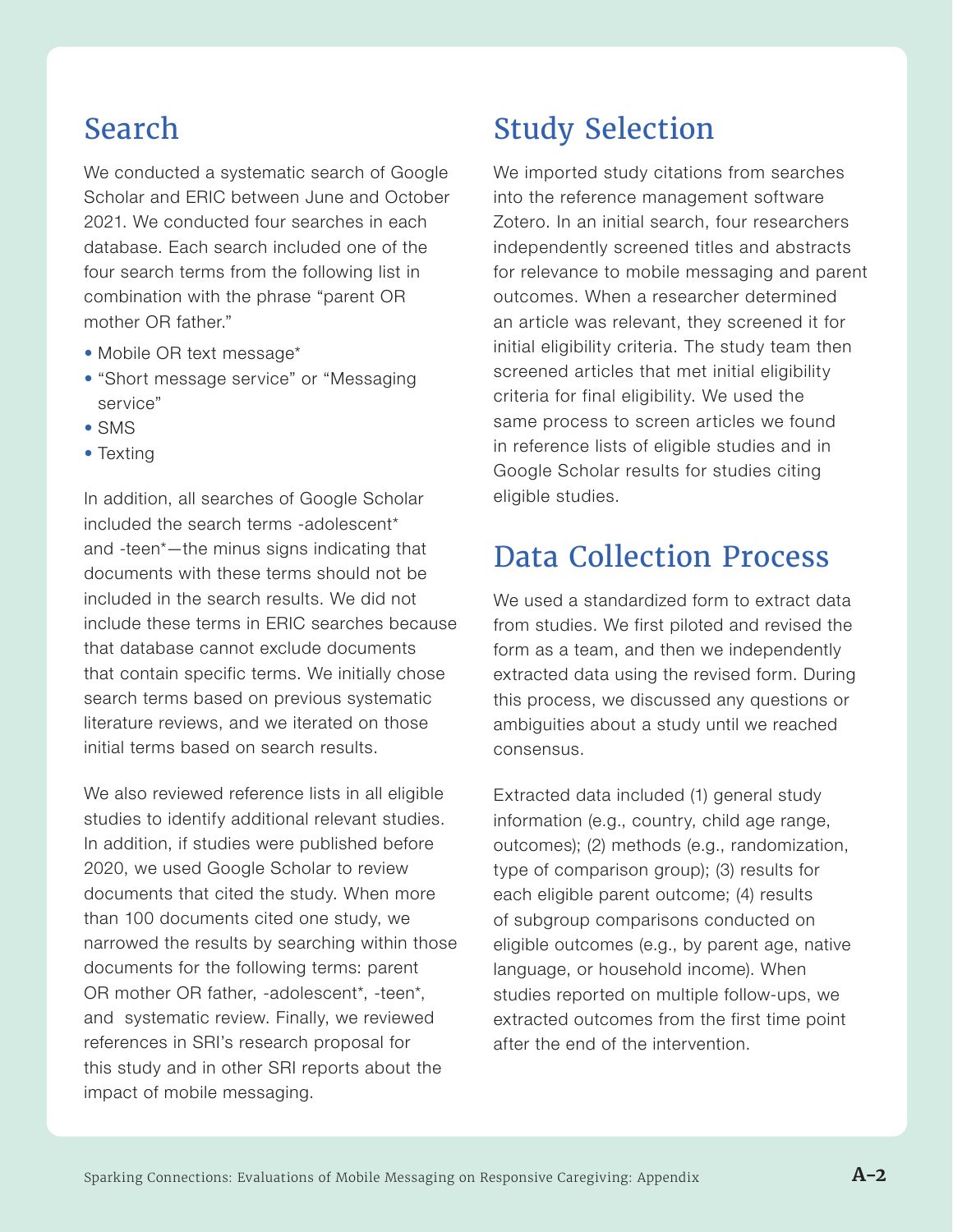#### Results of Study Screening

The review began with 97 studies. We screened out 47 studies in the initial review for the following reasons (some for multiple reasons):

- Eight studies were conducted in a country that was not eligible for inclusion: two in China and one each in Brazil, Chile, Guatemala, Kenya, and the Philippines.
- Ten studies did not include children in the eligible age range (0 to 59 months old), and four did not report the age range of participating children.
- Twenty studies did not include an eligible parenting outcome or measure: Nine included only child outcomes, seven measured only intervention usability or feasibility, three measured adult outcomes not related to parenting (e.g., parent immunization), and one measured only enrollment in an SMS program.
- Eight studies did not include SMS as part of the intervention. Three of these used SMS but not in an eligible way: One used SMS as a minor scheduling component of a postpartum depression intervention; one focused on an intervention that alerted coaches via text messaging when parents used an online crisis link; and one combined interventions that did and did not include text messaging in the treatment group.
- Nine studies were not original quantitative studies: Five were qualitative, two were study protocols, one was a literature review, and one was a systematic review.

After this initial round of screening, we screened the remaining 50 articles for eligible study designs. We screened out 18 studies for the following reasons:

- Six studies did not include a comparison or control group.
- Seven studies did not include eligible research designs: Five did not include a placebo or no-SMS comparison group and instead compared active SMS treatments, and one was a quasi-experiment that did not include pretest data in analyses. One study did not provide sufficient information about the treatment and comparison condition to determine eligibility for inclusion.
- Upon closer examination in the second round of review, three studies did not include an eligible parenting outcome or measure, and one study did not include children in the eligible age range.
- One study did not include tests of statistical significance or sufficient information to compute statistical significance.

After we screened out all ineligible studies, our final sample included 32 eligible studies.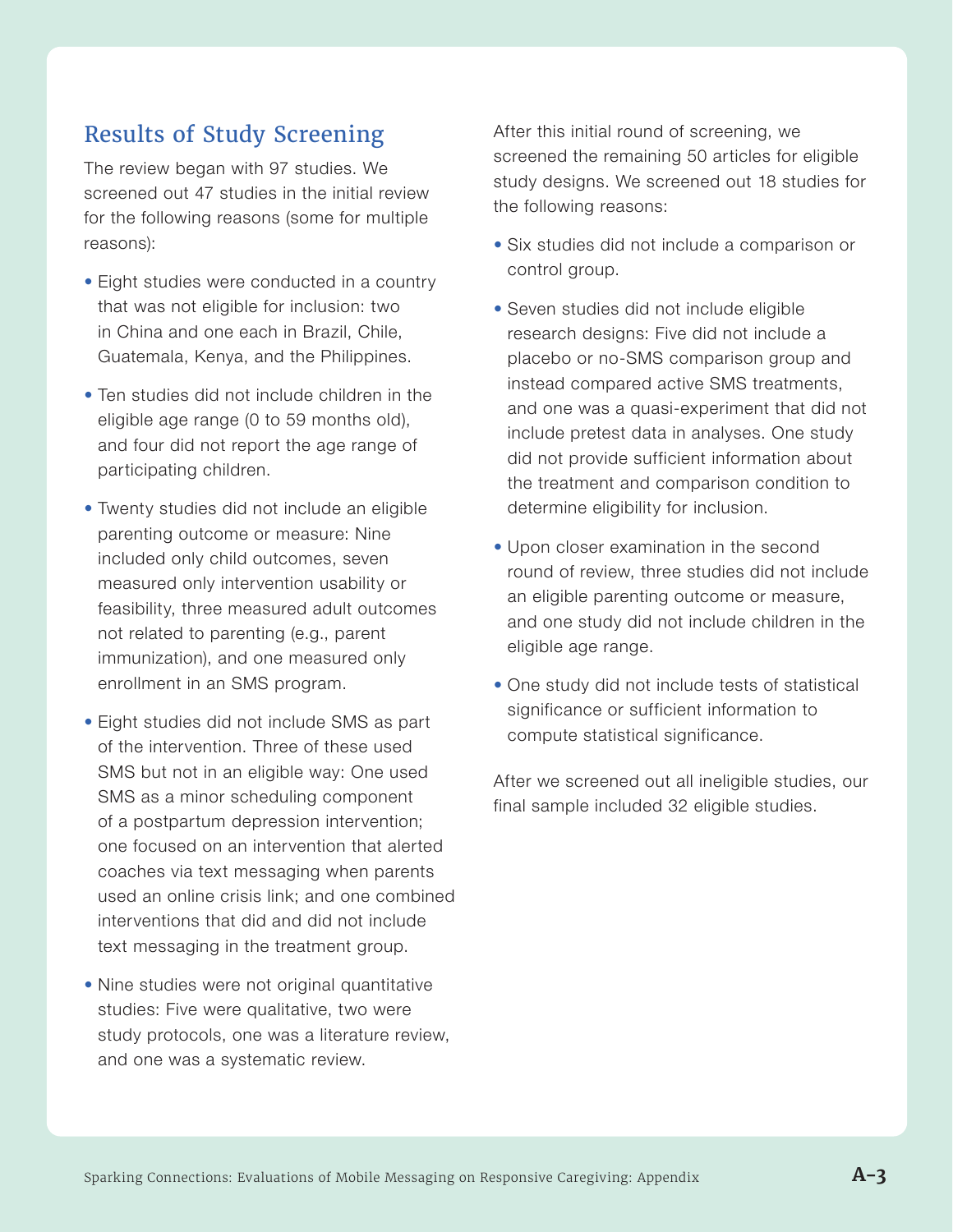## Study Characteristics and **Outcomes**

Figure A1 displays the design characteristics of the studies included in the final review. We grouped outcomes in the 32 eligible studies into four broad domains: medical, parenting, program engagement, and feeding. Four studies measured outcomes in two of these domains. Most of the studies were conducted in the United States, and all but one were randomized controlled trials. Twenty-eight were published in peer-reviewed journals. The most common treatment condition was

SMS only, and the most common comparison conditions were standard care and in-person programs. The most common assessment method was parent report. Studies could include any age range as long as at least some children were 59 months old or younger. The minimum age of children at study start was newborn, and the maximum age was 227 months (18 years 11 months).<sup>1</sup> The average intervention period was 136 days, or 4.5 months (min = 1 day, max = 16 months). The average sample size was 789 participants  $(SD = 1570, \text{min} = 15, \text{max} = 7,574).$ 



#### Figure A1. Characteristics of studies included in the systematic review

*Note:* The number of studies in any chart may sum to more than 32 because a study may fall into multiple categories, for example by assessing multiple outcomes.

<sup>1</sup> Age at study start reflects the range between the lowest reported minimum age and the highest reported maximum age at study start. When years were reported, we converted to months assuming that children were between the lowest year plus 0 months and the highest year plus 11 months. When actual child age ranges were not reported, we report child age eligibility criteria. When a grade level was reported rather than an age range, we inferred child age using the 2-year age range typical for enrollment in each grade in the United States, assuming that participants were between the lowest year plus 0 months and the highest year plus 11 months. If a study enrolled pregnant people whose children were born during the intervention period, we report the child age range as 0 months to 0 months.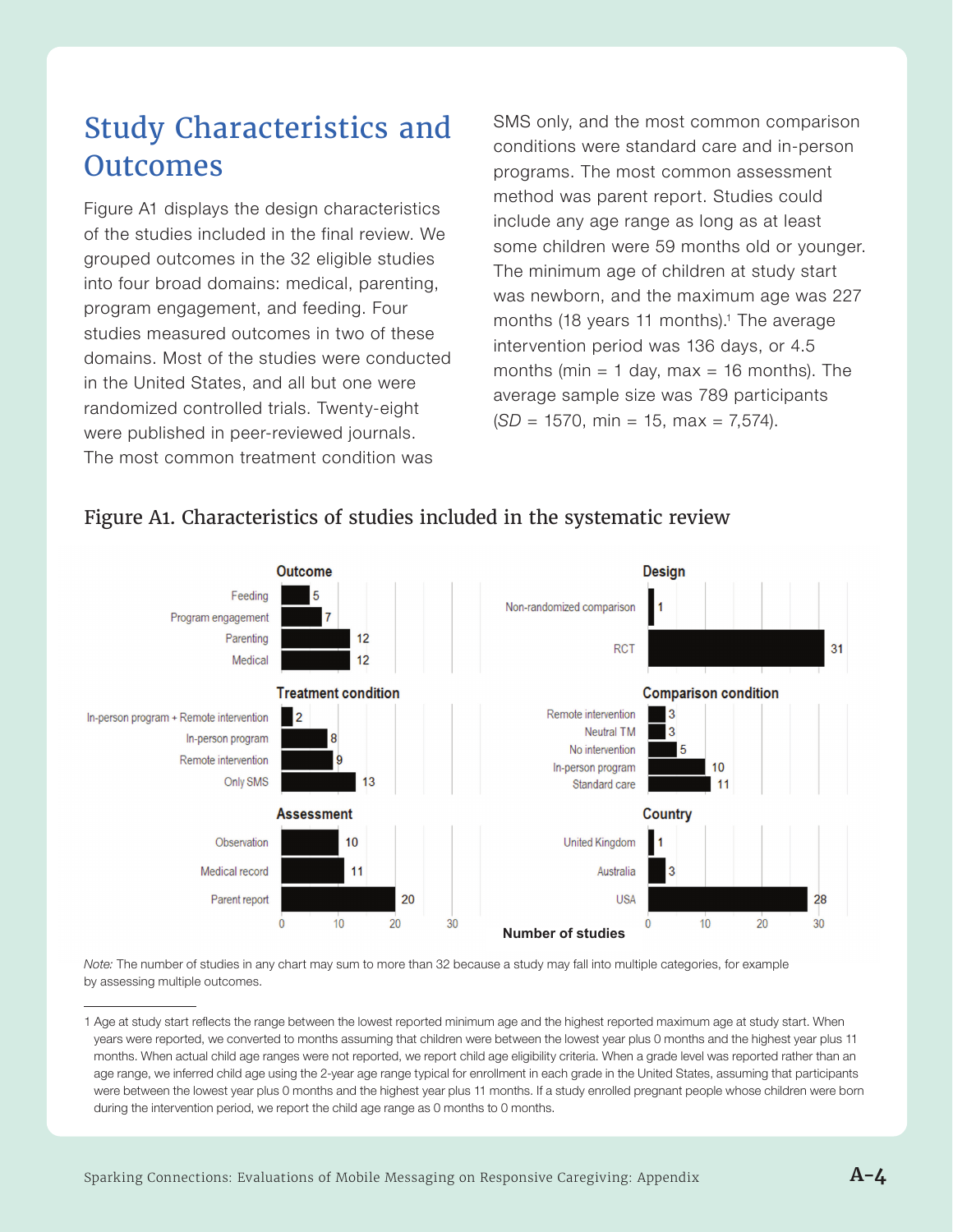Table A1 displays characteristics of each study included in the review, and Table A2 displays outcomes by individual study.

We also measured the extent to which studies examined subgroup differences for parents with different education levels, individuals of color, individuals with different household income levels, or individuals who speak languages other than English. No medical or feeding studies examined differences for these subgroups. In a parenting study that included subgroup analyses of the effects of an SMS-enhanced reading program on Latinx parent–child dyads, Jimenez et al. (2021) found significant, positive effects on the home literacy environment but not on shared reading frequency, parent verbal responsivity, or parent reading beliefs. Two studies examined differences in program engagement outcomes for some subgroups. Bigelow et al. (2020) found that parents with postsecondary education used more intervention strategies than parents who did not complete high school, and that parents with annual household incomes of \$20,000–\$30,000 used more intervention strategies than parents with incomes of less than \$10,000 did. In another study examining differences in program engagement outcomes by race and education, Hayward et al. (2021) found no statistically significant differences.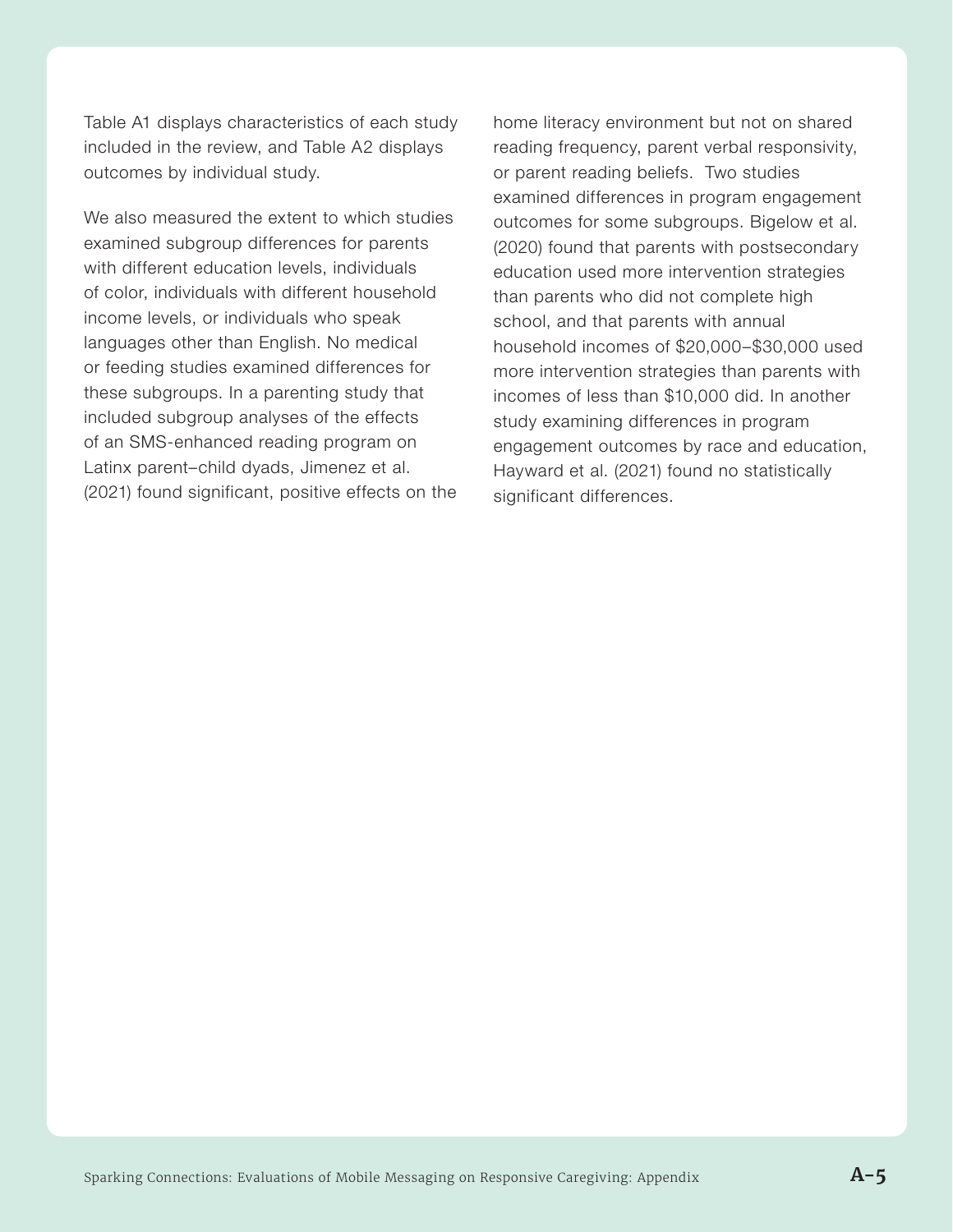|                                                                  |                      | <b>Nrandomized</b> | Design     | Child age (months)            | Assessment              | period                 | condition                                                           | Comparison<br>condition                   |
|------------------------------------------------------------------|----------------------|--------------------|------------|-------------------------------|-------------------------|------------------------|---------------------------------------------------------------------|-------------------------------------------|
| 2012<br>Ahlers-Schmidt et al.,                                   | <b>United States</b> | 8                  | <b>ROT</b> | 2 to 6                        | WR                      | 4 months               | <b>SMS</b>                                                          | SS                                        |
| Bigelow et al., 2020                                             | <b>United States</b> | 127                | RCT        | 6 to 30                       | PR, O                   | 8 months               | $\mathbf{\underline{\underline{o}}}$                                | $\underline{\mathtt{o}}$                  |
| Borrelli et al., 2019                                            | <b>United States</b> | 55                 | RCT        | 6 to 95                       | $\mathbb{E}$            | 2 months               | SMS                                                                 | NSMS                                      |
| Carta et al., 2013                                               | <b>United States</b> | 371                | RCT        | 42 to 66                      | $\circ$<br>PÉ,          | $\lessgtr$             | $\underline{\mathtt{o}}$                                            | $\mathrel{\underline{\mathsf{a}}}$        |
| 2021<br>Chamberlain et al.                                       | <b>United States</b> | 644                | ROT        | 36 to 59                      | $\mathbb{R}$            | 7 months               | <b>SMS</b>                                                          | $\overline{z}$                            |
| 2016<br>Coker et al.,                                            | <b>United States</b> | 251                | RCT        | $0$ to $12$                   | $\overline{\mathbb{M}}$ | day                    | $\begin{array}{c}\n\overline{P} \\ + \\ \overline{P}\n\end{array}$  | S                                         |
| 2020<br>DeCamp et al.,                                           | <b>United States</b> | 157                | ROT        | $\mathbb{N}$<br>$\frac{1}{2}$ | PR, MR                  | 12 months              | $\overline{\mathbb{C}}$                                             | S                                         |
| 2014<br>Gallegos et al.,                                         | Australia            | 234                | Non-random | 0 to 3                        | $\mathbb{R}$            | 2 months               | <b>SMS</b>                                                          | S                                         |
| Gennetian et al., 2019                                           | United States        | 210                | ROT        | 36 to 71                      | PR, O                   | 9 months               | $\overline{\underline{\alpha}}$                                     | $\underline{\mathsf{a}}$                  |
| Grindal et al., 2020                                             | <b>United States</b> | 431                | RCT        | 48 to 71                      | $\mathop{\mathbb{E}}$   | 2 months               | $\overline{\underline{\mathsf{\alpha}}}$                            | $\overline{\underline{\alpha}}$           |
| Hannan et al., 2016                                              | <b>United States</b> | 129                | ROT        | $0$ to $0$                    | PR, MR                  | 6 months               | $\overline{\underline{\alpha}}$                                     | S                                         |
| Harari et al., 2018                                              | <b>United States</b> | 58                 | ROT        | $0$ to $0$                    | O<br>ΡÉ                 | ≸                      | $\mathbf{\underline{\underline{\alpha}}}$                           | $\mathrel{\underline{\mathsf{a}}}$        |
| 2021<br>Hayward et al.,                                          | <b>United States</b> | 212                | RCT        | 0 to 215                      | O                       | months<br>S            | $\overline{\overline{\sigma}}$                                      | ≙                                         |
| Hill et al., 2021                                                | <b>United States</b> | 621                | ROT        | 36 to 71                      | $\circ$                 | 3.5 months             | $\mathbf{\underline{\underline{\alpha}}}$                           | $\mathrel{\underline{\mathsf{a}}}$        |
| 2015<br>Hofstetter, DuRivage et al.,                             | <b>United States</b> | 5462               | ROT        | 6 to 155                      | WR                      | 1.75 months            | SMS                                                                 | S                                         |
| Hofstetter, Vargas et al., 2015                                  | <b>United States</b> | 2054               | ROT        | $9.5$ to $10.5$               | WR                      | 21 days                | <b>SMS</b>                                                          | S                                         |
| Jelley et al., 2016                                              | United Kingdom       | 150                | RCT        | 28 to 83                      | $\mathop{\mathbb{E}}$   | 4.5 months             | $\overline{\underline{\mathsf{\alpha}}}$                            | $\overline{\geq}$                         |
| Jimenez et al., 2021                                             | <b>United States</b> | 160                | RCT        | 6 to 15                       | $\mathbb{E}$            | 1 days                 | $\mathrel{\underline{\mathsf{a}}}$                                  | $\mathbf{\underline{\underline{\alpha}}}$ |
| Jones et al., 2014                                               | <b>United States</b> | $\frac{5}{1}$      | ROT        | 36 to 107                     | O<br>РĆ.                | ₹                      | $\overline{\mathfrak{a}}$<br>$\stackrel{+}{\underline{\mathsf{p}}}$ | $\mathrel{\underline{\mathsf{a}}}$        |
| 2017<br>Lefever et al.,                                          | <b>United States</b> | 371                | RCT        | 36 to 71                      | O                       | $\lessgtr$             | $\overline{\mathbb{F}}$                                             | ≙                                         |
| 2018<br>$\frac{1}{\sigma}$<br>$\vec{\circ}$<br>Martinez-Brockman | <b>United States</b> | 174                | RCT        | $0$ to $0$                    | $\circ$<br>РĆ,          | $\frac{1}{2}$          | $\overline{\mathbb{F}}$                                             | $\mathbf{\underline{\underline{\alpha}}}$ |
| .2019<br>Mayer et al.                                            | <b>United States</b> | 169                | RCT        | 36 to 60                      | $\bigcirc$              | 1.5 months             | $\overline{\underline{\mathsf{\alpha}}}$                            | $\overline{\mathbb{C}}$                   |
| McCarter et al., 2019                                            | <b>United States</b> | 547                | ROT        | $0$ to $0$                    | $\mathop{\mathbb{E}}$   | 6.5 months             | $\overline{\underline{\alpha}}$                                     | S                                         |
| Menzies et al., 2020                                             | Australia            | 1594               | RCT        | 0 to 16                       | $\overline{\mathbb{R}}$ | 16 months              | SMS                                                                 | $\bar{z}$                                 |
| Niederhauser et al., 2015                                        | <b>United States</b> | 57                 | RCT        | $0$ to 1                      | PR, MR                  | 4.75 months            | SMS                                                                 | NSMS                                      |
| 2018<br>Palacios et al.,                                         | <b>United States</b> | 202                | ROT        | $0$ to $2$                    | 匠                       | 4 months               | <b>SMS</b>                                                          | NSMS                                      |
| 2012<br>Sanders et al.,                                          | Australia            | 116                | RCT        | 24 to 119                     | $\mathop{\mathbb{E}}$   | months<br>က            | $\overline{\underline{\alpha}}$                                     | $\overline{z}$                            |
| 2015<br>Stockwell et al.                                         | United States        | 660                | <b>RCT</b> | 6 to 107                      | ΜR                      | 1.13 months            | SMS                                                                 | 8                                         |
| Stockwell, Kharbanda, Martinez,<br>Lara et al., 2012             | <b>United States</b> | 7574               | RCT        | 6 to 227                      | ξ                       | 1.25 months            | SMS                                                                 | S                                         |
| Stockwell, Kharbanda, Martinez,<br>Vargas et al., 2012           | <b>United States</b> | 174                | RCT        | $7$ to $22$                   | ΨR                      | days<br>$\overline{4}$ | <b>SMS</b>                                                          | S                                         |
| Wen et al., 2020                                                 | United States        | 1155               | RCT        | $0$ to $0$                    | $\mathop{\mathbb{E}}$   | 10 months              | $\overline{\underline{\alpha}}$                                     | $\overline{\underline{\alpha}}$           |
| 2014<br>York & Loeb,                                             | United States        | 1031               | ROT        | 48 to 59                      | $\mathbb{R}$            | months<br>$\infty$     | SMS                                                                 | $\bar{z}$                                 |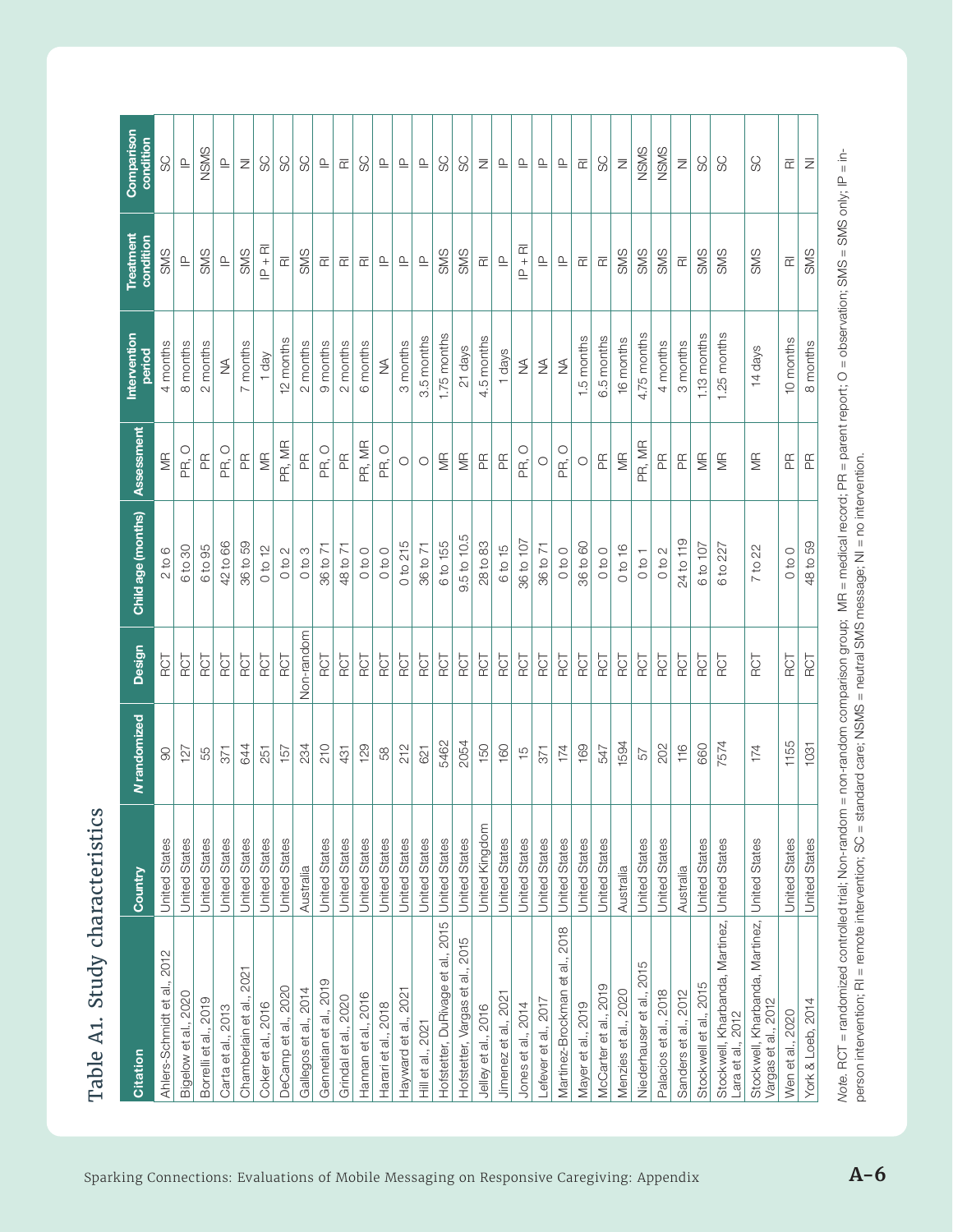|                                                     |                                   |                                     | Parenting                          |                                              |                                                                 |                    |                                             |                                  |                                  |                                      | Program engagement           |                                              |                                   |                                     |  |
|-----------------------------------------------------|-----------------------------------|-------------------------------------|------------------------------------|----------------------------------------------|-----------------------------------------------------------------|--------------------|---------------------------------------------|----------------------------------|----------------------------------|--------------------------------------|------------------------------|----------------------------------------------|-----------------------------------|-------------------------------------|--|
| Citation                                            | parenting<br><b>Dysfunctional</b> | for learning<br><b>SeitinutoddO</b> | interaction<br><b>Parent-child</b> | <b>Parent</b><br>etticacy<br>Parenting self- | <b>atialv</b><br>pepartment<br>Emergency<br><b>Psychosocial</b> | <b>Oral health</b> | engagennent<br>health care<br><b>Parent</b> | <b>Vaccination</b>               | (a)tiaiv lleW                    | practice<br><b>Ilixe moitremtion</b> | attendance<br><b>Program</b> | Retention in<br>engagement<br><b>Program</b> | intervention<br>to seU<br>program | <b>Buibeetteeding</b><br>səigətrina |  |
| Ahlers-Schmidt et al., 2012                         |                                   |                                     |                                    |                                              |                                                                 |                    |                                             | $\circ$                          |                                  |                                      |                              |                                              |                                   |                                     |  |
| Bigelow et al., 2020                                |                                   |                                     |                                    |                                              |                                                                 |                    |                                             |                                  |                                  |                                      |                              | $\circ$                                      | $\circ$                           |                                     |  |
| Borrelli et al., 2019                               |                                   |                                     |                                    |                                              |                                                                 | $\circ$            |                                             |                                  |                                  |                                      |                              |                                              |                                   |                                     |  |
| Carta et al., 2013                                  |                                   |                                     | $\circ$                            | $\circ$                                      |                                                                 |                    |                                             |                                  |                                  |                                      |                              |                                              | $\ddot{}$                         |                                     |  |
| Chamberlain et al., 2021                            |                                   |                                     | $\circ$                            |                                              |                                                                 |                    |                                             |                                  |                                  |                                      |                              |                                              |                                   |                                     |  |
| Coker et al., 2016                                  |                                   |                                     |                                    |                                              |                                                                 |                    |                                             |                                  | $\circ$                          |                                      |                              |                                              |                                   |                                     |  |
| DeCamp et al., 2020                                 |                                   |                                     |                                    |                                              | $\ddot{}$                                                       |                    | $\circ$                                     | $\circ$                          | $\circ$                          |                                      |                              |                                              |                                   |                                     |  |
| Gallegos et al., 2014                               |                                   |                                     |                                    |                                              |                                                                 |                    |                                             |                                  |                                  |                                      |                              |                                              |                                   | $\begin{array}{c} + \end{array}$    |  |
| Gennetian et al., 2019                              |                                   | +                                   |                                    |                                              |                                                                 |                    |                                             |                                  |                                  |                                      | $\ddot{}$                    |                                              |                                   |                                     |  |
| Grindal et al., 2020                                |                                   |                                     |                                    |                                              |                                                                 |                    |                                             |                                  |                                  |                                      |                              |                                              |                                   |                                     |  |
| Hannan et al., 2016                                 |                                   |                                     |                                    | $\begin{array}{c} + \end{array}$             |                                                                 |                    |                                             | $\begin{array}{c} + \end{array}$ | $\begin{array}{c} + \end{array}$ |                                      |                              |                                              |                                   |                                     |  |
| Harari et al., 2018                                 |                                   |                                     |                                    |                                              |                                                                 |                    |                                             |                                  |                                  |                                      |                              |                                              |                                   | 0                                   |  |
| Hayward et al., 2021                                |                                   |                                     |                                    |                                              |                                                                 |                    |                                             |                                  |                                  |                                      |                              | $\circ$                                      | $\circ$                           |                                     |  |
| Hill et al., 2021                                   |                                   |                                     |                                    |                                              |                                                                 |                    |                                             |                                  |                                  |                                      | $\circ$                      |                                              |                                   |                                     |  |
| Hofstetter, DuRivage et al., 2015                   |                                   |                                     |                                    |                                              |                                                                 |                    |                                             | $\ddot{}$                        |                                  |                                      |                              |                                              |                                   |                                     |  |
| Hofstetter, Vargas et al., 2015                     |                                   |                                     |                                    |                                              |                                                                 |                    |                                             | $\circ$                          | $\circ$                          |                                      |                              |                                              |                                   |                                     |  |
| Jelley et al., 2016                                 | $\circ$                           |                                     |                                    | $\begin{array}{c} + \end{array}$             |                                                                 |                    |                                             |                                  |                                  |                                      |                              |                                              |                                   |                                     |  |
| Jimenez et al., 2021                                |                                   | $\qquad \qquad +$                   | $\circ$                            |                                              |                                                                 |                    |                                             |                                  |                                  |                                      |                              |                                              |                                   |                                     |  |
| Jones et al., 2014                                  |                                   |                                     |                                    |                                              |                                                                 |                    |                                             |                                  |                                  | $\circ$                              | $\circ$                      | $^{+}$                                       |                                   |                                     |  |
| Lefever et al., 2017                                |                                   |                                     | $\begin{array}{c} + \end{array}$   |                                              |                                                                 |                    |                                             |                                  |                                  |                                      |                              |                                              | $\qquad \qquad +$                 |                                     |  |
| Martinez-Brockman et al., 2018                      |                                   |                                     |                                    |                                              |                                                                 |                    |                                             |                                  |                                  |                                      |                              |                                              |                                   | $\circ$                             |  |
| Mayer et al., 2019                                  |                                   | $\ddot{}$                           |                                    |                                              |                                                                 |                    |                                             |                                  |                                  |                                      |                              |                                              |                                   |                                     |  |
| McCarter et al., 2019                               |                                   |                                     |                                    | $\circ$                                      |                                                                 |                    |                                             |                                  |                                  |                                      |                              |                                              |                                   |                                     |  |
| Menzies et al., 2020                                |                                   |                                     |                                    |                                              |                                                                 |                    |                                             | $\ddot{}$                        |                                  |                                      |                              |                                              |                                   |                                     |  |
| Niederhauser et al., 2015                           |                                   |                                     |                                    |                                              |                                                                 |                    |                                             | $\circ$                          |                                  |                                      |                              |                                              |                                   |                                     |  |
| Palacios et al., 2018                               |                                   |                                     |                                    |                                              |                                                                 |                    |                                             |                                  |                                  |                                      |                              |                                              |                                   |                                     |  |
| Sanders et al., 2012                                | $\begin{array}{c} + \end{array}$  |                                     |                                    | $\ddot{}$<br>$\ddot{}$                       |                                                                 |                    |                                             |                                  |                                  |                                      |                              |                                              |                                   |                                     |  |
| Stockwell et al., 2015                              |                                   |                                     |                                    |                                              |                                                                 |                    |                                             | $\begin{array}{c} + \end{array}$ |                                  |                                      |                              |                                              |                                   |                                     |  |
| Stockwell, Kharbanda, Martinez, Lara et al., 2012   |                                   |                                     |                                    |                                              |                                                                 |                    |                                             | $\ddot{}$                        |                                  |                                      |                              |                                              |                                   |                                     |  |
| Stockwell, Kharbanda, Martinez, Vargas et al., 2012 |                                   |                                     |                                    |                                              |                                                                 |                    |                                             | $\ddot{}$                        |                                  |                                      |                              |                                              |                                   |                                     |  |
| Wen et al., 2020                                    |                                   |                                     |                                    |                                              |                                                                 |                    |                                             |                                  |                                  |                                      |                              |                                              |                                   | $\circ$                             |  |
| York & Loeb, 2014                                   |                                   | $\circ$                             | $\circ$                            |                                              |                                                                 |                    |                                             |                                  |                                  |                                      |                              |                                              |                                   |                                     |  |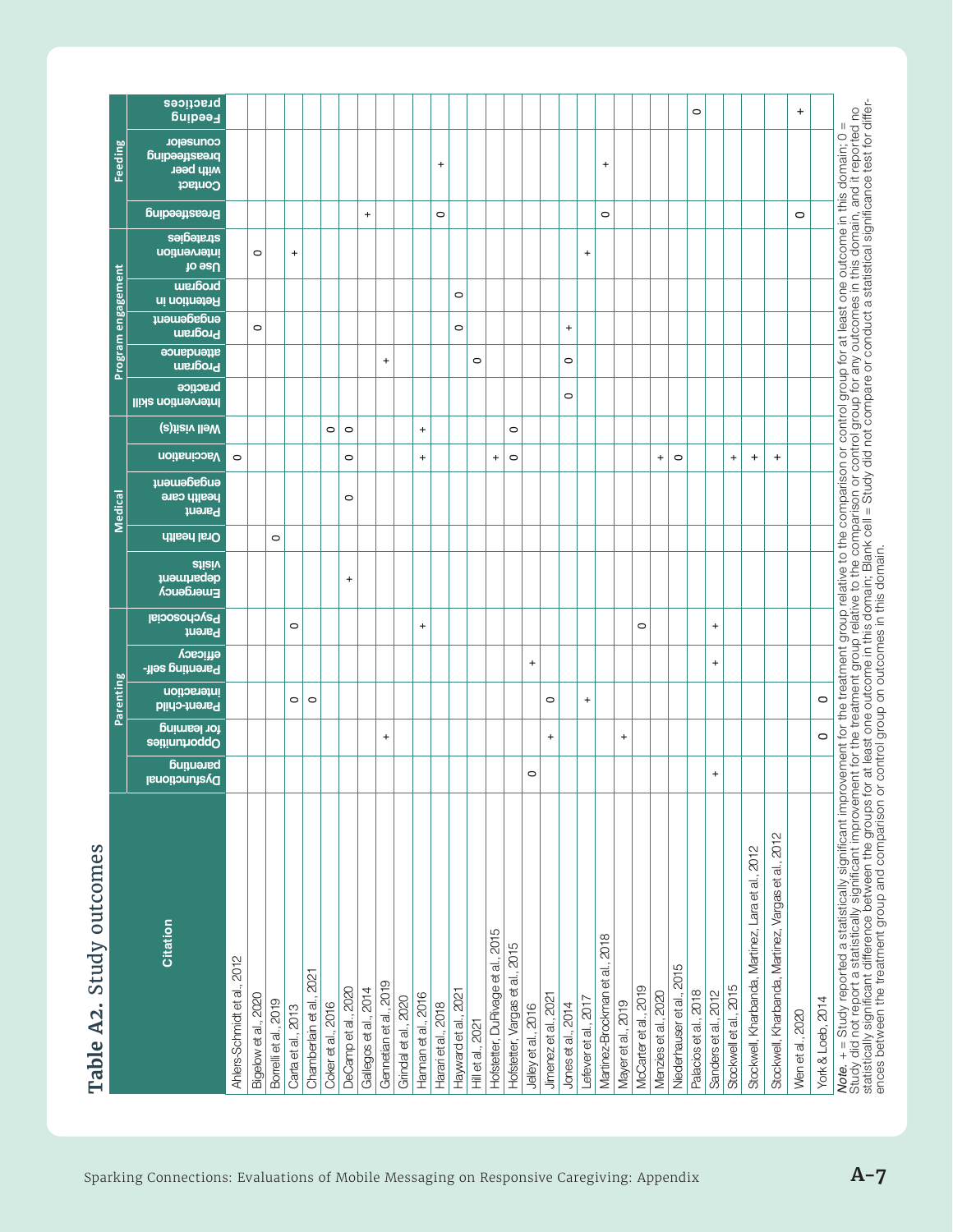## Appendix B: Methodological Details

## Screening and Eligibility of Study Participants

During the recruitment and baseline survey period, the study team used a secure database to track eligibility, survey completion, and electronic gift card distribution. After respondents completed the baseline surveys, we found some respondents to be ineligible for the following reasons: child age was out of the eligible range, one survey was completed for multiple children, and multiple surveys were completed for the same child. When a child's age was out of the eligible range, we emailed the respondent up to two times to verify the age. If a respondent was not able to correct the discrepancy, they were flagged as ineligible, did not receive the post survey, and were excluded from analyses.

When multiple children in the Bright by Text (BBT) study were registered under the same phone number or email address and randomly assigned only to the treatment condition, we sent the post survey to the respondent, and they were retained in analyses. If the respondent's multiple children were assigned to different conditions, we sent the post survey to the first eligible entry but excluded the respondent from analyses because they had received treatment messages.

Some respondents took the baseline survey multiple times for the same child. In these cases, we used responses on the baseline survey to verify that the entry was a duplicate and referred to the first eligible baseline submission for the record that would receive the post survey.

For the BBT study, we screened out 16 treatment participants and 18 control participants after they completed the baseline survey. For the Consejos study, we screened out 24 treatment participants and 15 comparison participants after they completed the baseline survey. All participants determined to be ineligible received an email detailing the study team's decision, were excluded from the baseline sample and all analyses, and did not receive a link to the post survey or the second survey incentive.

### Measures

To minimize the burden on parents, we designed the baseline and post surveys to take no more than 10 minutes. We selected questions from existing parent surveys and developed questions when existing instruments did not capture the constructs of interest (Table B1). All questions were translated into Spanish by a translation service, then back-translated and reviewed by two native Spanish-speakers (Mexican dialect) on SRI's staff.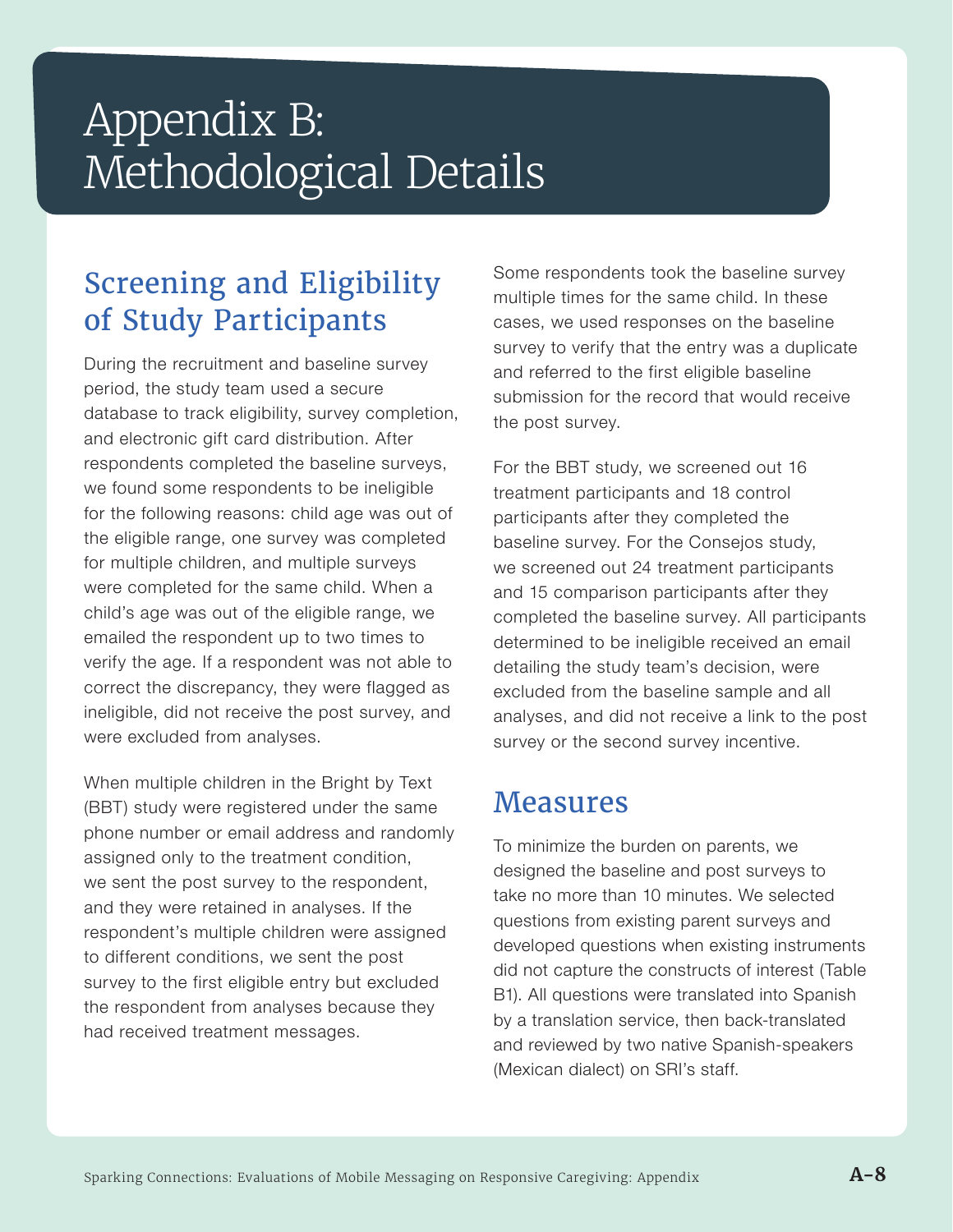To address the effect of mobile messaging on responsive caregiving, we measured serve and return interactions with four vignettes describing a parent and their child engaging in steps for serve and return interactions. We measured rich language environments with three sets of questions about the frequency of reading, engagement in shared reading, and frequency of labeling. And we included three questions about the parents' warmth, calmness, and feelings of struggling with the child to measure positive affect. We measured attitude toward parenting with one question about the importance of early learning activities, and we developed four questions about parenting knowledge. Finally, we measured confidence in parenting with one question about self-efficacy and three questions about feelings of confidence in supporting reading, math, and socialemotional skills.

To reduce the outcome variables included in analysis—which eases interpretation and avoids numerous comparisons that increase the likelihood of false positives—we conducted factor analysis on the items composing each construct. When the factor analysis yielded an internal reliability coefficient of at least 0.5, indicating that responses to the items were correlated, we averaged the items to form scales. One scale, positive affect, did not show sufficiently high reliability and was removed from analysis. Reliability coefficients (alpha) for BBT and Consejos are in Table B1.

To ease interpretation, we dichotomized the single items measuring frequency of labeling (1–5 times per day or more vs. 2–5 times per week or less), parent attitude toward parenting (strongly agree vs. agree or less), and parent self-efficacy (agree or strongly agree vs. neither agree nor disagree or less).

## Analysis

We analyzed data for each program with linear (ordinary least squares) regression for continuous outcomes and logistic regression for dichotomous outcomes. For each outcome in each program, we analyzed three regression models. The first model included the treatment coefficient only, the second model added the respective outcome variable at baseline, and the third model added demographic characteristics. We compared the variance explained by each model (*R2*) and chose the model with the highest proportion of variance explained as the final model. For all outcomes in both programs, this was the third model with baseline scores and participant characteristics.

#### Bright by Text

To analyze data for the BBT randomized controlled trial, we examined the following general model:

#### *yi =β0+β<sup>i</sup> BBTi +β2 Prei +β2 δ<sup>i</sup> +ϵ<sup>i</sup>*

Where  $y^{\text{!`}}$  is each outcome y for parent *i*,  $\beta_{\text{o}}$  is the model intercept,  $\beta$ <sup>1</sup> is the estimate of the treatment impact,  $β<sub>2</sub>$  is the corresponding baseline score for a given outcome variable, *δ<sup>i</sup>* is a vector of respondent characteristics and *ϵ<sup>i</sup>* is the individual error term.

To examine moderation by relevant participant characteristics, we implemented the same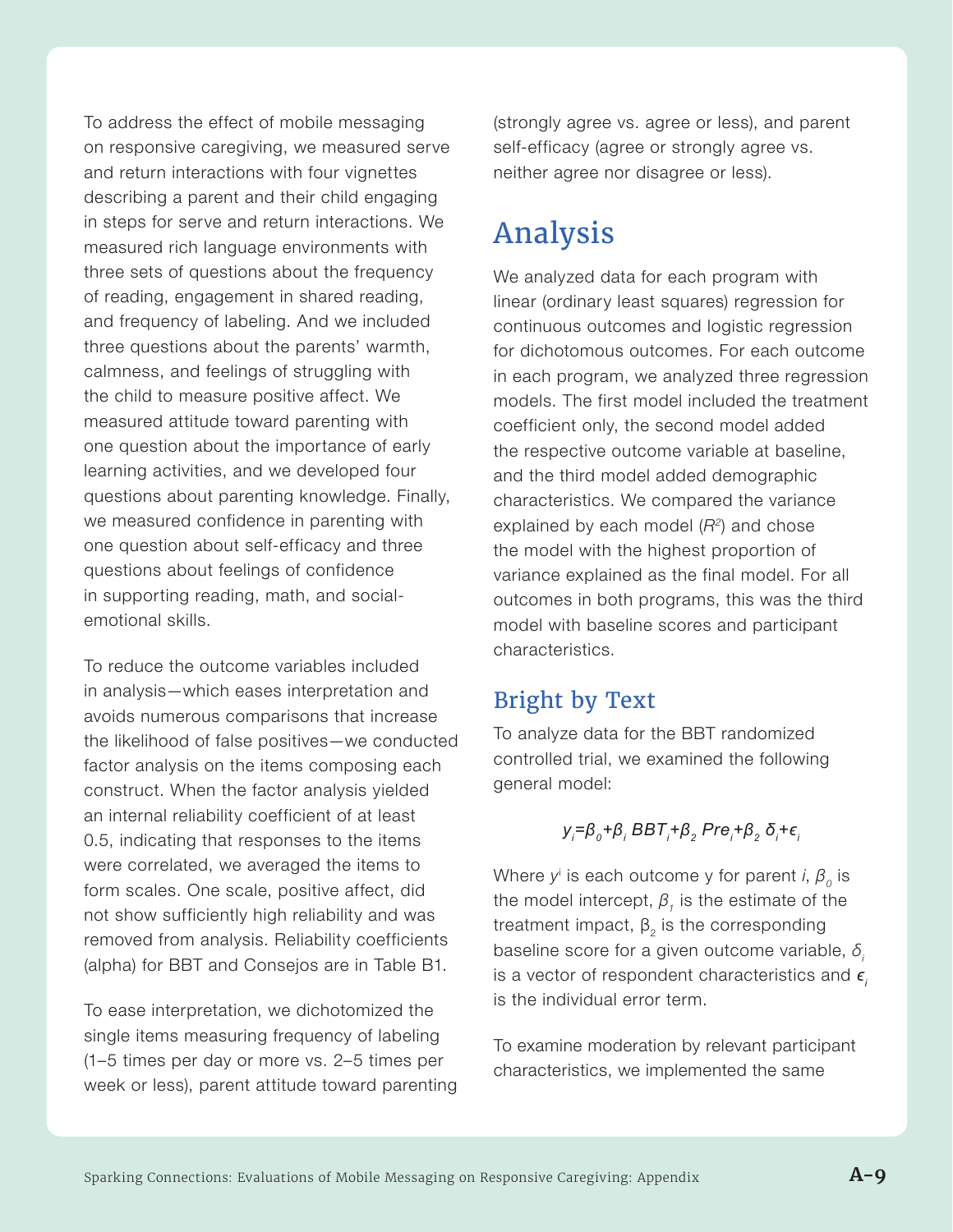general regression model but added an interaction term between  $\beta_{2}$ , the treatment indicator, and each characteristic in separate models (i.e., child gender, child age). To examine subgroup effects, we split the sample by household income and child age and reestimated the regression model within that subgroup.

#### Consejos de Univision

To analyze data for the Consejos quasiexperimental design, we implemented propensity score weighting with inverse probability weights. The propensity score is the predicted probability of participating in Consejos based on a set of observable characteristics using logistic regression. The weight for participants in the treatment group is 1, and the weight for comparison participants is  $π/(1 - π)$ , where π is the propensity score for the *i*'th comparison student. Standard practice is to include in the propensity model any outcome variables that are nonequivalent at baseline, as well as any available demographic or background characteristics (Brookhart et al., 2006; Rubin & Thomas, 1996). Accordingly, we first examined whether the parent survey variables were nonequivalent at baseline. We then estimated the probability (i.e., propensity) that a participant was in the treatment group, as a function of participants' baseline characteristics. We estimated the same general model as for BBT above but included propensity weights in all specifications. For subgroup analyses, we split the sample by household income and child age based on unadjusted characteristics and then re-weighted for each subgroup model.

## Sample Characteristics

For both BBT and Consejos, we examined the extent to which respondent characteristics and survey outcomes at baseline were equivalent between the treatment and control or comparison groups. We computed tests of statistical significance (paired t-tests for continuous outcomes and chi-square tests for categorical outcomes) and Cohen's *d* effect size to characterize the magnitude of the effects.

#### Bright by Text *Sample and Baseline Equivalence*

Sample characteristics for BBT participants overall and for the treatment and control groups are in Table B2. No parent survey outcomes or demographic characteristics were statistically significantly different at baseline (all  $p > 0.10$ , and the effect sizes were all below the What Works Clearinghouse (2020) threshold for nonequivalence of  $d = 0.25$ .

#### *Correlations*

Bivariate correlations between participants' background characteristics and survey outcomes are in Table B3. We used the results of these correlations to determine the covariates to include in the regression model – any characteristic correlated at least *p* < .10 with any survey outcome was included in the model. All the demographic characteristics were statistically significantly correlated with at least one survey outcome ( $p <$  .10). These included relationship to child, respondent gender, child gender, child race/ethnicity, parent education, childcare arrangement, home language, household income, child age in months, number of children in the home, and number of adults in the home.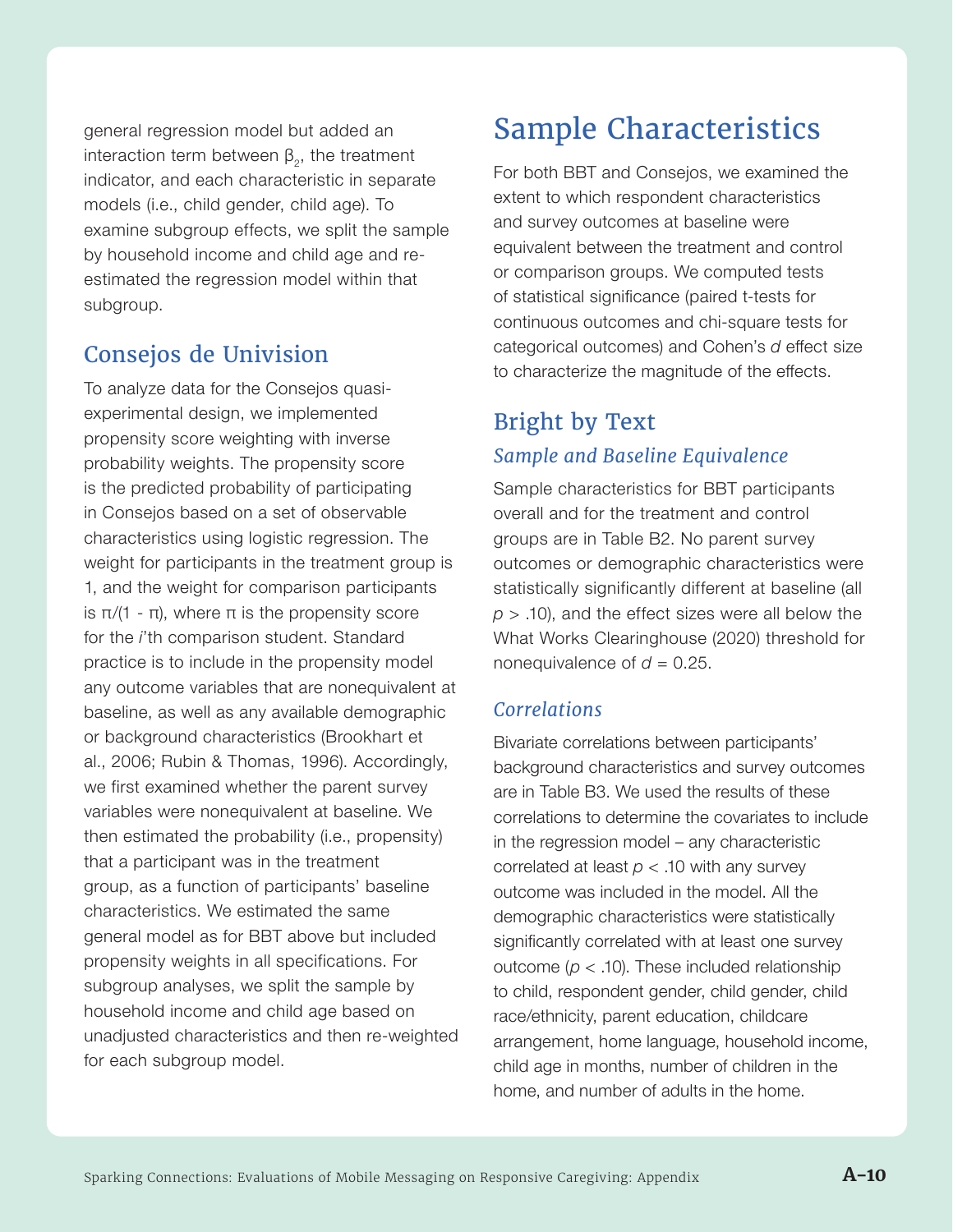#### Consejos de Univision *Sample and Baseline Equivalence*

Sample characteristics for Consejos participants overall and for the treatment and comparison groups are in Table B4. The parent survey variables were equivalent at baseline—none of the differences between the groups yielded an effect size greater than *d* = 0.25. We therefore did not use these survey variables in the propensity model.

The background characteristics of the two groups were not equivalent at baseline (Table B4). Participants in the treatment group were more likely than those in the comparison group to be parents than grandparents or other caregivers ( $p < .05$ ,  $d = -.21$ ), and participants in the treatment group had fewer years of formal education than those in the comparison group had ( $p < .001$ ,  $d = -0.41$ ). Also, more participants in the comparison

group reported a household income higher than \$50,000 a year (*p* < .01, *d* = -0.15) but more treatment group participants reported they did not know their household income (*d* = 0.37). Comparison group participants reported significantly more children living at home ( $p < .05$ ,  $d = -0.22$ ), whereas treatment group participants reported significantly more adults living at home ( $p < .05$ ,  $d = 0.25$ ). Finally, participants in the treatment group reported watching Univision programs for significantly more days in the last week than comparison group participants did (*p* < .001, *d* = .79). We used all available background characteristics in the propensity model.

Tables B1–B7 provide detail in addition to what is in the main report, including measures, analytic sample characteristics, baseline equivalence, correlations, and summary regression tables.<sup>2</sup>

<sup>2</sup> Full regression tables are available upon request.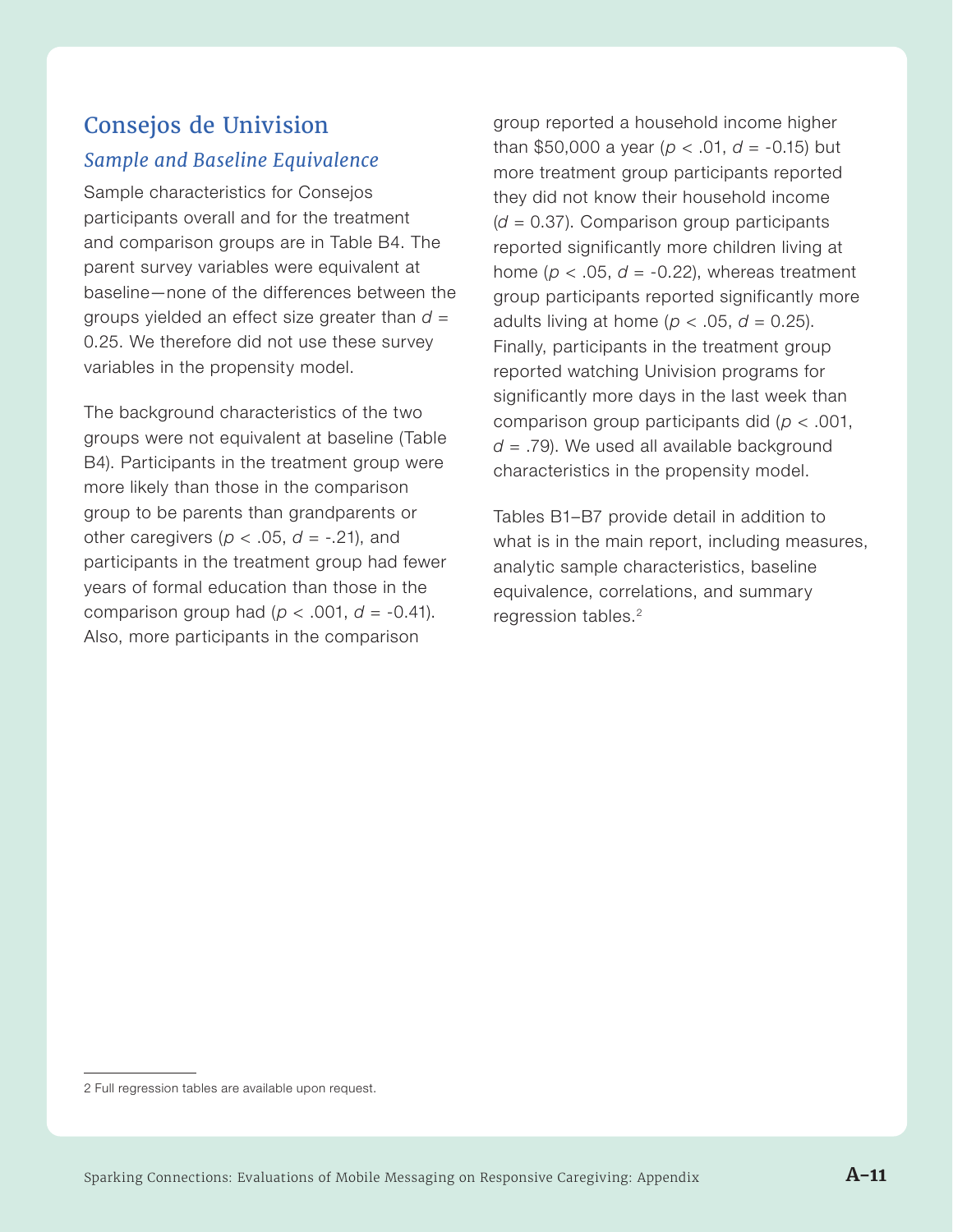#### Table B1. Constructs, items, rating, and outcomes for parent survey instruments

| <b>Construct</b>                                              | <b>Items</b>                                                                                                                                        | <b>Rating and scoring</b>                                                                                                                                                                                                                             | <b>Outcomes in model</b>                          |
|---------------------------------------------------------------|-----------------------------------------------------------------------------------------------------------------------------------------------------|-------------------------------------------------------------------------------------------------------------------------------------------------------------------------------------------------------------------------------------------------------|---------------------------------------------------|
| Responsive<br>caregiving:<br>serve and return<br>interactions | Four vignettes describing a parent<br>and their child engaging in steps<br>for serve and return interactions.<br>Adapted from Fisher et al. (2016). | Rated 6 or more times/day, 1–5 times/day,<br>2–5 times this week, 1 time this week, did<br>not do this week.<br>Factor analysis supported single scale; Bright<br>by Text (BBT) alpha = $0.78$ , Consejos de<br>Univision (Consejos) alpha = $0.85$ . | Serve and return<br>interactions scale<br>(SARIS) |
|                                                               | Frequency of reading with child in<br>days. Adapted from StimQ READ<br>Scale, Mendelsohn et al. (2011).                                             | Numeric entry.                                                                                                                                                                                                                                        | Weekly days reading                               |
| Responsive                                                    | Frequency of reading with child<br>in minutes. Adapted from StimQ<br>READ Scale.                                                                    | Numeric entry.                                                                                                                                                                                                                                        | Weekly minutes<br>reading                         |
| caregiving:<br>rich language                                  | Frequency of engaging in shared                                                                                                                     | Rated from always to never.                                                                                                                                                                                                                           | Shared reading scale                              |
| environments                                                  | reading. Adapted from StimQ READ<br>Scale.                                                                                                          | Factor analysis supported single scale;<br>BBT alpha = $0.70$ , Consejos alpha = $0.74$ .                                                                                                                                                             |                                                   |
|                                                               | Frequency of labeling objects,<br>colors, shapes, textures with child.<br>Adapted from StimQ PIDA Scale,<br>Mendelsohn et al. (2011).               | Rated from 6 or more times/day to did not<br>do this week.                                                                                                                                                                                            | Frequency of labeling                             |
|                                                               | Parent struggles with child. Adapted<br>from Student Teacher Relationship<br>Scale, Pianta (1996).                                                  | Rated from strongly disagree to strongly agree.<br>Factor analysis did not support internal<br>consistency of items; BBT alpha = $.51$ ,                                                                                                              |                                                   |
| Responsive<br>caregiving: positive<br>affect                  | Parent has warm moments with child.<br>Adapted from Multidimensional<br>Assessment of Parenting Scale,<br>Parent & Forehand (2017).                 | Consejos alpha = .36. Decided to drop from<br>analysis.                                                                                                                                                                                               |                                                   |
|                                                               | Parent remains calm when child<br>is upset. Adapted from Healthy<br>Families Parenting Inventory, PCI<br>subscale; Krysik & Lecroy (2012).          |                                                                                                                                                                                                                                                       |                                                   |
| <b>Attitude toward</b><br>parenting                           | Importance of engaging in early<br>learning activities. Study team-<br>developed.                                                                   | Rated from strongly disagree to strongly<br>agree.                                                                                                                                                                                                    | Attitude toward<br>parenting                      |
|                                                               | Knowledge about early development<br>and role of caregiving. Study team-                                                                            | Rated from strongly disagree to strongly<br>agree.                                                                                                                                                                                                    | Parent self-efficacy                              |
| <b>Parenting</b>                                              | developed.                                                                                                                                          | Factor analysis supported single scale; BBT<br>alpha = $.67$ , Consejos alpha = $.89$ .                                                                                                                                                               |                                                   |
| knowledge                                                     | Confidence in teaching early<br>learning. Adapted from Ready to                                                                                     | Rated from not at all confident to very<br>confident.                                                                                                                                                                                                 | Parent confidence<br>scale                        |
|                                                               | Learn national survey, Silander et<br>al. (2018).                                                                                                   | Factor analysis supported single scale; BBT<br>$alpha = .81$ , Consejos alpha = $.82$ .                                                                                                                                                               |                                                   |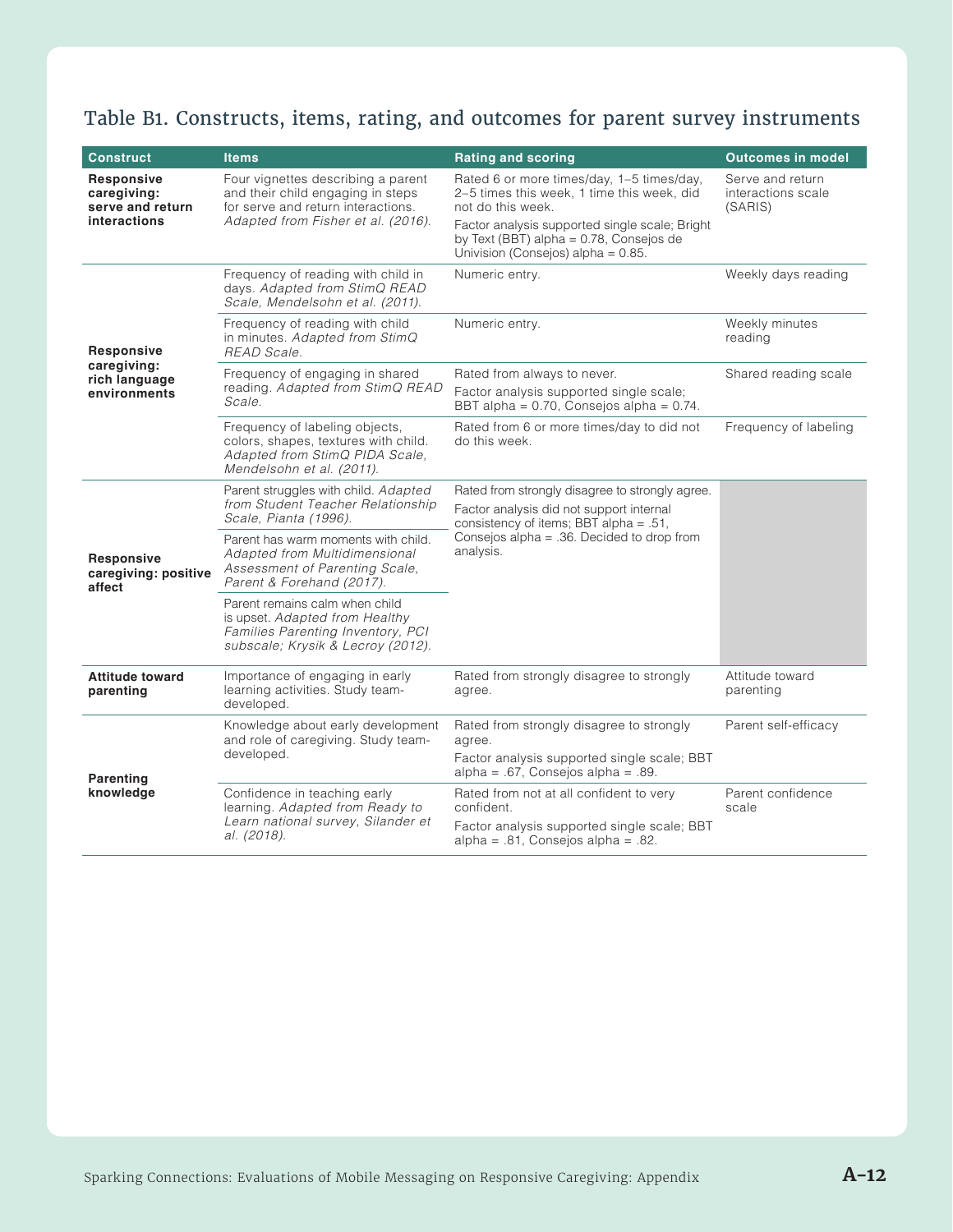**Table B2**. Descriptive characteristics and equivalence of respondent characteristics and parent survey outcomes at baseline for analytic sample, Bright by Text

|                                   |                  | <b>Overall</b>      |             | <b>Control</b>      |             | <b>Treatment</b>    |                    |
|-----------------------------------|------------------|---------------------|-------------|---------------------|-------------|---------------------|--------------------|
|                                   | $\boldsymbol{N}$ | $%$ or<br>mean (SD) | $\mathbf n$ | $%$ or<br>mean (SD) | $\mathbf n$ | $%$ or<br>mean (SD) | <b>Effect size</b> |
| Participant characteristic        |                  |                     |             |                     |             |                     |                    |
| <b>Relationship to child</b>      |                  |                     |             |                     |             |                     |                    |
| Parent                            | 379              | 93.1                | 193         | 94.6                | 186         | 91.6                | $-0.12$            |
| Other                             | 28               | 6.9                 | 11          | 5.4                 | 17          | 8.4                 |                    |
| <b>Respondent gender</b>          |                  |                     |             |                     |             |                     |                    |
| Male                              | 33               | 8.1                 | 17          | 8.3                 | 16          | 7.9                 | $-0.02$            |
| Female                            | 374              | 91.9                | 187         | 91.7                | 187         | 92.1                |                    |
| Child gender                      |                  |                     |             |                     |             |                     |                    |
| Male                              | 180              | 44.2                | 92          | 45.1                | 88          | 43.4                | 0.04               |
| Female                            | 227              | 55.8                | 112         | 27.5                | 115         | 28.3                |                    |
| Child race/ethnicity <sup>a</sup> |                  |                     |             |                     |             |                     |                    |
| Black/African American            | 37               | 9.1                 | 16          | 7.8                 | 21          | 10.3                | 0.09               |
| Collapsed                         | 18               | 4.4                 | 12          | 5.9                 | 6           | 3.0                 | $-0.14$            |
| Hispanic/Latinx                   | 74               | 18.2                | 41          | 55.4                | 33          | 16.3                | $-0.10$            |
| Multi-ethnic/racial               | 70               | 17.2                | 37          | 18.1                | 33          | 16.3                | $-0.05$            |
| White                             | 208              | 51.1                | 98          | 47.1                | 110         | 54.2                |                    |
| <b>Parent education</b>           |                  |                     |             |                     |             |                     |                    |
| Some college or less              | 66               | 16.3                | 34          | 16.8                | 32          | 15.8                | $-0.03$            |
| Associate's degree or higher      | 339              | 83.7                | 169         | 83.3                | 170         | 84.2                |                    |
| Childcare arrangement             |                  |                     |             |                     |             |                     |                    |
| At-home or family-based care      | 284              | 70.5                | 137         | 68.2                | 147         | 72.8                | $-0.10$            |
| Center-based care                 | 119              | 29.5                | 64          | 31.8                | 55          | 27.2                |                    |
| Home language <sup>b</sup>        |                  |                     |             |                     |             |                     |                    |
| Mostly English                    | 337              | 82.8                | 165         | 80.8                | 172         | 84.7                | 0.10               |
| Any non-English language          | 70               | 17.2                | 39          | 19.1                | 31          | 15.3                |                    |
| Household income <sup>c</sup>     |                  |                     |             |                     |             |                     |                    |
| Lower than \$50,000               | 174              | 42.8                | 83          | 40.7                | 91          | 44.8                |                    |
| Higher than \$50,000              | 210              | 51.6                | 108         | 52.9                | 102         | 50.3                | $-0.05$            |
| Don't know                        | 23               | 5.7                 | 13          | 6.4                 | 10          | 4.9                 | $-0.06$            |
| Child age in months               | 407              | 26.0 (5.26)         | 204         | 25.6(5.01)          | 203         | 26.4 (5.49)         | 0.14               |
| No. children in home              | 403              | 1.80(0.96)          | 203         | 1.74(0.99)          | 200         | 1.86(0.94)          | 0.13               |
| No. adults in home                | 403              | 2.02 (0.69)         | 202         | 2.08(0.75)          | 201         | 1.97(0.61)          | $-0.17$            |
| <b>Baseline parent survey</b>     |                  |                     |             |                     |             |                     |                    |
| Days read with child per week     | 406              | 5.04(2.02)          | 202         | 5.01(1.97)          | 204         | 5.07(2.06)          | $-0.03$            |
| Minutes read with child per day   | 406              | 55.5 (54.3)         | 202         | 57.6 (57.8)         | 204         | 53.5(50.6)          | 0.07               |
| Shared reading scale              | 406              | 3.79(0.81)          | 202         | 3.77(0.81)          | 204         | 3.81(0.82)          | $-0.06$            |
| Frequency of labeling             | 406              | 0.73(0.44)          | 202         | 0.74(0.44)          | 204         | 0.72(0.45)          | 0.04               |
| Parenting self-efficacy           | 404              | 0.50(0.50)          | 201         | 0.50(0.50)          | 203         | 0.50(0.50)          | 0.01               |
| Parent confidence scale           | 407              | 3.71(0.88)          | 203         | 3.75(0.89)          | 204         | 3.68(0.87)          | 0.08               |
| Attitude toward parenting         | 406              | 0.84(0.36)          | 202         | 0.84(0.37)          | 204         | 0.85(0.36)          | $-0.03$            |
| Parenting knowledge scale         | 407              | 4.84 (0.38)         | 203         | 4.86 (0.33)         | 204         | 4.82(0.42)          | 0.11               |

*Note.* Due to rounding, percentages may not add to 100. Effect sizes represent the standardized difference between the treatment and<br>control groups (Cohen's *d*). Tests of significance are t-tests for continuous variable sizes were calculated relative to White children. Collapsed race/ethnicity group included Native American, Asian, West Asian, and<br>South Asian. <sup>b</sup> Non-English languages included Spanish, Filipino, American Sign Language, A Creole, Gujarati, German, Nepali, Swahili, and Turkish.  $\circ$  Effect sizes were calculated relative to household income < \$50K.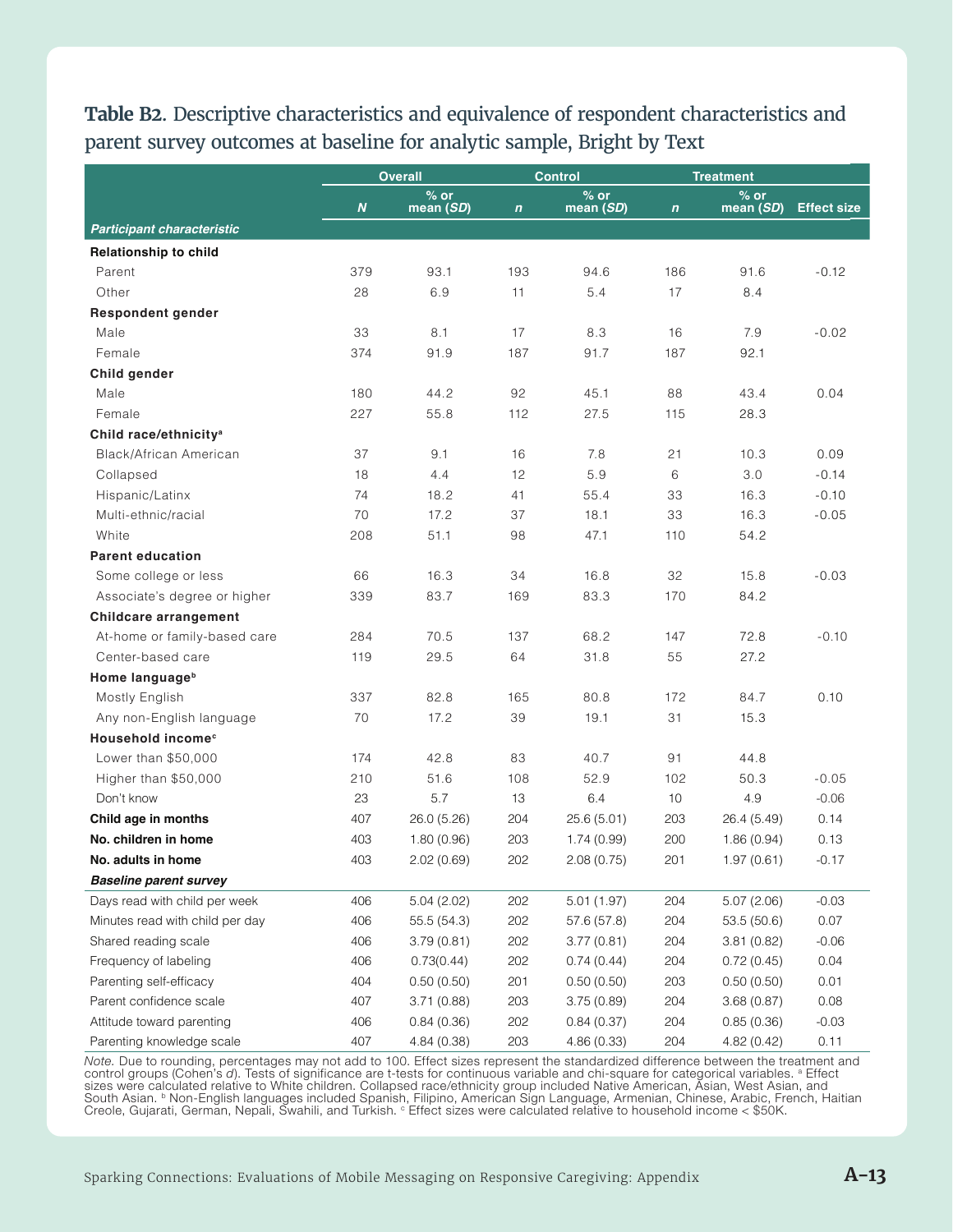#### **Table B3.** Bivariate correlations between study outcomes and participant characteristics, Bright by Text

| <b>Outcome</b>                      | <b>Days</b><br>read with<br>child | <b>Mins</b><br>read with<br>child | <b>Shared</b><br>reading<br>scale | Freq. of<br><b>Labeling</b> | <b>Parent</b><br>self-<br>efficacy | <b>Parent</b><br>confidence<br>scale | <b>Attitude</b><br>toward<br>parenting | <b>Parenting</b><br>knowledge<br>scale | <b>SARIS</b> |
|-------------------------------------|-----------------------------------|-----------------------------------|-----------------------------------|-----------------------------|------------------------------------|--------------------------------------|----------------------------------------|----------------------------------------|--------------|
| Resp. characteristic                |                                   |                                   |                                   |                             |                                    |                                      |                                        |                                        |              |
| Parent                              | 0.08                              | $-0.08$ †                         | $-0.09$                           | 0.02                        | $-0.06$                            | $-0.11*$                             | $-0.09+$                               | $-0.09+$                               | $0.11***$    |
| Resp. female                        | $-0.05$                           | $-0.08$                           | $-0.08$                           | $-0.04$                     | $-0.04$                            | $-0.09+$                             | 0.02                                   | $-0.05$                                | $-0.07$      |
| Child female                        | $-0.04$                           | 0.01                              | $-0.07$                           | 0.04                        | $-0.03$                            | $-0.10+$                             | $-0.01$                                | $-0.05$                                | $-0.06$      |
| Child age in months                 | $-0.16**$                         | $-0.03$                           | $-0.06$                           | $-0.03$                     | 0.05                               | $-0.00$                              | $-0.01$                                | $-0.05$                                | $-0.04$      |
| Child is Hispanic/<br>Latinx        | $-0.23***$                        | $-0.00$                           | 0.03                              | $-0.06$                     | 0.04                               | 0.00                                 | $-0.09+$                               | $-0.05$                                | $-0.07$      |
| Child is Black                      | $-0.07$                           | 0.01                              | 0.05                              | $-0.12**$                   | 0.06                               | $0.14***$                            | 0.03                                   | 0.00                                   | $-0.05$      |
| Child is multi-ethnic/<br>racial    | $-0.04$                           | 0.03                              | $-0.01$                           | $0.08 +$                    | $-0.01$                            | 0.07                                 | $-0.04$                                | $0.09+$                                | 0.02         |
| Child race/ethnicity<br>other       | $-0.05$                           | 0.00                              | $-0.01$                           | $-0.03$                     | $-0.04$                            | $-0.15**$                            | $-0.08$                                | 0.01                                   | $-0.12$      |
| Parent ed. AA<br>$degree+$          | $0.19***$                         | $-0.20***$                        | $-0.05$                           | 0.06                        | 0.03                               | 0.00                                 | 0.04                                   | $0.10**$                               | $0.10*$      |
| Child attends center-<br>based care | $-0.01$                           | $-0.12*$                          | 0.02                              | $-0.04$                     | $-0.04$                            | 0.03                                 | $-0.01$                                | 0.06                                   | $-0.04$      |
| Home language<br>mostly English     | $0.19*$                           | 0.02                              | $-0.05$                           | 0.03                        | $-0.04$                            | 0.03                                 | $0.13***$                              | $-0.01$                                | $0.10*$      |
| HH income \$50K+                    | $0.21***$                         | $-0.20***$                        | $-0.11*$                          | 0.01                        | $-0.04$                            | $-0.13**$                            | 0.08                                   | 0.00                                   | 0.02         |
| Resp. does not know<br>HH income    | $-0.02$                           | $0.13**$                          | 0.07                              | 0.05                        | $-0.03$                            | 0.04                                 | $-0.12*$                               | $-0.05$                                | 0.00         |
| No. children in HH                  | $-0.06$                           | 0.00                              | $-0.09+$                          | $-0.06$                     | 0.04                               | $0.10*$                              | 0.00                                   | $-0.02$                                | $-0.09+$     |
| No. adults in HH                    | 0.04                              | $-0.05$                           | $-0.07$                           | 0.03                        | $-0.04$                            | $-0.15**$                            | $-0.04$                                | 0.03                                   | $-0.071$     |

*Note*. Resp. = respondent; AA = associate's degree; HH = household; Freq. = frequency; SARIS = serve and return interactions scale.

 $\uparrow p < .10.$   $^{\star}p < .05.$   $^{**}p < .01.$   $^{***}p < .001.$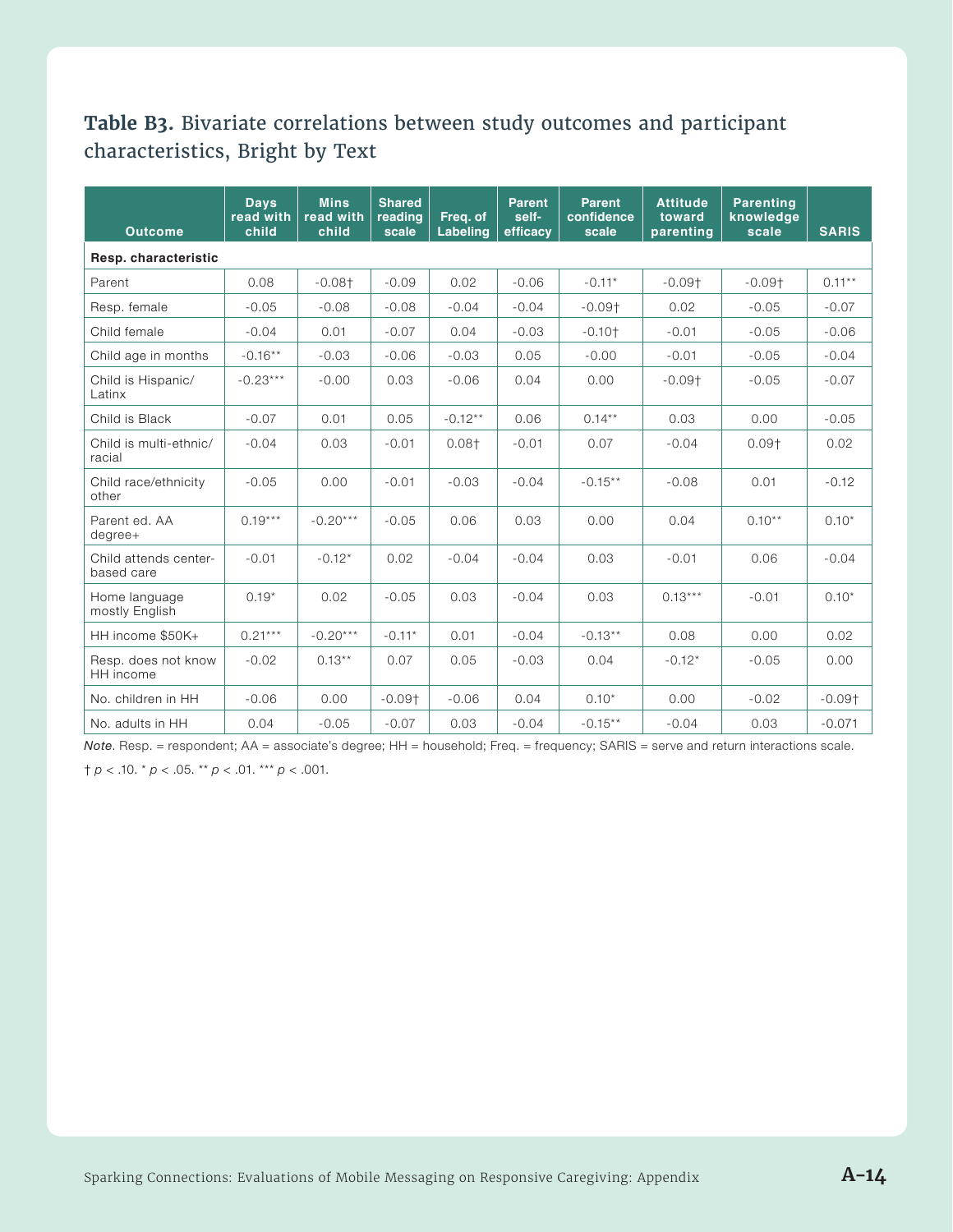**Table B4.** Descriptive characteristics and equivalence of respondent characteristics and parent survey outcomes at baseline for analytic sample, Consejos de Univision

|                                    |                  | <b>Overall</b>      |              | <b>Comparison</b>   |             | <b>Treatment</b>              |                    |
|------------------------------------|------------------|---------------------|--------------|---------------------|-------------|-------------------------------|--------------------|
|                                    | $\boldsymbol{N}$ | $%$ or<br>mean (SD) | $\mathbf{n}$ | $%$ or<br>mean (SD) | $\mathbf n$ | $\frac{9}{6}$ or<br>mean (SD) | <b>Effect size</b> |
| Relationship to child              |                  |                     |              |                     |             |                               |                    |
| Parent                             | 338              | 91.1                | 198          | 93.8                | 140         | 87.5                          | $-0.21*$           |
| Other                              | 33               | 8.9                 | 13           | 6.2                 | 20          | 12.5                          |                    |
| <b>Respondent gender</b>           |                  |                     |              |                     |             |                               |                    |
| Male                               | 23               | 6.2                 | 10           | 4.8                 | 13          | 8.1                           | 0.13               |
| Female                             | 346              | 93.8                | 199          | 95.2                | 147         | 91.9                          |                    |
| Child gender                       |                  |                     |              |                     |             |                               |                    |
| Female                             | 190              | 51.5                | 103          | 49.3                | 87          | 54.4                          | $-0.10$            |
| Male                               | 179              | 48.5                | 106          | 50.7                | 73          | 45.6                          |                    |
| Child race/ethnicity               |                  |                     |              |                     |             |                               |                    |
| Hispanic/Latinx                    | 345              | 92.7                | 192          | 91.0                | 153         | 95.0                          | 0.15               |
| Not Hispanic/Latinx                | 27               | 7.3                 | 19           | 9.0                 | 8           | 5.0                           |                    |
| <b>Parent education</b>            |                  |                     |              |                     |             |                               |                    |
| High school diploma or less        | 189              | 52.1                | 91           | 43.5                | 98          | 63.6                          | $-0.41***$         |
| Some college or more               | 174              | 47.9                | 118          | 56.5                | 56          | 36.4                          |                    |
| Childcare arrangement <sup>a</sup> |                  |                     |              |                     |             |                               |                    |
| Center-based care                  | 81               | 22.0                | 48           | 22.8                | 33          | 20.9                          | $-0.05$            |
| At-home or family-based care       | 260              | 70.5                | 148          | 70.1                | 112         | 70.9                          |                    |
| Don't know                         | 28               | 7.6                 | 15           | 7.1                 | 13          | 8.2                           | 0.04               |
| Home language                      |                  |                     |              |                     |             |                               |                    |
| Mostly English                     | 14               | 3.8                 | 8            | 3.8                 | 6           | 3.7                           | $0.50***$          |
| Mostly Spanish                     | 169              | 45.4                | 74           | 35.1                | 95          | 59.0                          |                    |
| Mix of English and Spanish         | 189              | 50.8                | 129          | 61.1                | 60          | 37.3                          |                    |
| Household income <sup>b</sup>      |                  |                     |              |                     |             |                               |                    |
| Lower than \$50K                   | 253              | 68.2                | 153          | 72.5                | 100         | 62.5                          |                    |
| Higher than \$50K                  | 51               | 13.8                | 33           | 15.6                | 18          | 11.3                          | $-0.15***$         |
| Don't know                         | 67               | 18.1                | 25           | 11.9                | 42          | 26.3                          | $0.37***$          |
| Child age in months                | 372              | 26.0 (5.23)         | 211          | 25.9(5.15)          | 161         | 26.2 (5.34)                   | 0.05               |
| No. children in home               | 367              | 2.59(1.24)          | 211          | 2.70(1.27)          | 156         | 2.43(1.19)                    | $-0.22*$           |
| No. adults in home                 | 369              | 2.19(0.86)          | 210          | 2.10(0.72)          | 159         | 2.31(0.99)                    | $0.25*$            |
| Days watched Univision             | 370              | 3.94(2.30)          | 210          | 3.20(2.29)          | 160         | 4.90(1.94)                    | $0.80***$          |
| Days read with child per week      | 362              | 3.05(1.73)          | 159          | 2.85(1.68)          | 203         | 3.21(1.75)                    | $-0.21$            |
| Minutes read with child per day    | 224              | 78.7 (81.8)         | 116          | 83.7 (92.0)         | 108         | 73.3 (69.2)                   | 0.13               |
| Shared reading scale               | 369              | 3.78(0.89)          | 159          | 3.74(1.00)          | 210         | 3.82(0.81)                    | $-0.09$            |
| Frequency of labeling              | 365              | 0.63(0.48)          | 155          | 0.65(0.48)          | 210         | 0.61(0.49)                    | 0.06               |
| Parent self-efficacy               | 365              | 0.60(0.49)          | 154          | 0.61(0.49)          | 211         | 0.59(0.49)                    | 0.04               |
| Parent confidence scale            | 368              | 3.57(0.93)          | 157          | 3.45(0.99)          | 211         | 3.67(0.87)                    | $-0.24*$           |
| Attitude toward parenting          | 365              | 0.77(0.42)          | 155          | 0.74(0.44)          | 210         | 0.80(0.40)                    | $-0.14$            |
| Parenting knowledge scale          | 365              | 4.63(0.85)          | 154          | 4.56 (1.00)         | 211         | 4.68 (0.72)                   | $-0.15$            |

*Note.* Percentages may not add to 100 due to rounding. Effect sizes represent the standardized difference between the treatment and control groups (Cohen's d). Tests of significance are t-tests for continuous variable and chi-square for categorical variables. a Effect size calculated relative to at-home or family-based care. b Effect size calculated relative to household income < \$50K.  $* p < .05$ . \*\*  $p < .01$ . \*\*\*  $p < .001$ .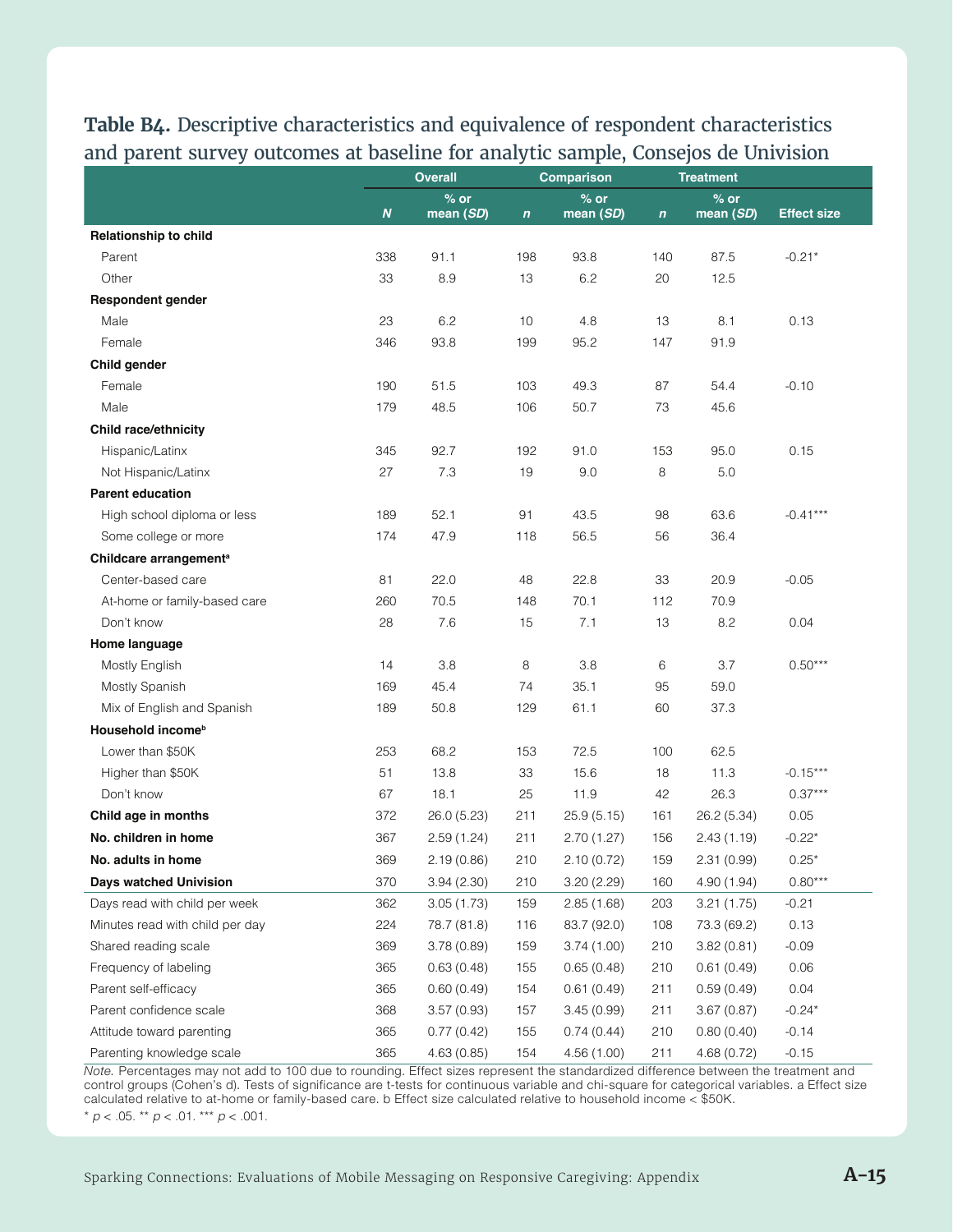#### **Table B5. Bivariate correlations between study outcomes and participant characteristics, Consejos de Univision**

| <b>Outcome</b>                             | <b>Days</b><br>read with<br>child | <b>Mins</b><br>read with<br>child | <b>Shared</b><br>reading<br>scale | Freq. of<br><b>Labeling</b> | <b>Parent</b><br>self-<br>efficacy | <b>Parent</b><br>confidence<br>scale | <b>Attitude</b><br>toward<br>parenting | <b>Parenting</b><br>knowledge<br>scale | <b>SARIS</b> |
|--------------------------------------------|-----------------------------------|-----------------------------------|-----------------------------------|-----------------------------|------------------------------------|--------------------------------------|----------------------------------------|----------------------------------------|--------------|
| Resp. characteristic                       |                                   |                                   |                                   |                             |                                    |                                      |                                        |                                        |              |
| Relationship parent                        | $-0.06$                           | $-0.02$                           | $-0.05$                           | 0.03                        | $-0.12$                            | $-0.05$                              | 0.02                                   | 0.07                                   | $0.123*$     |
| Respondent female                          | $-0.10*$                          | 0.01                              | $-0.10$                           | $-0.01$                     | 0.01                               | $-0.02$                              | $-0.16$                                | $-0.06$                                | $-0.14**$    |
| Child female                               | $-0.07$                           | 0.03                              | $-0.05$                           | $-0.02$                     | $-0.04$                            | 0.01                                 | $-0.02$                                | $-0.03$                                | $-0.03$      |
| Child age in months                        | 0.06                              | 0.03                              | 0.07                              | $-0.03$                     | 0.06                               | 0.01                                 | $-0.01$                                | $-0.01$                                | 0.01         |
| Child is Hispanic/<br>Latinx               | $-0.10+$                          | 0.06                              | 0.00                              | 0.00                        | 0.06                               | $-0.06$                              | $-0.03$                                | $-0.06$                                | $-0.03$      |
| Parent ed some<br>college+                 | 0.05                              | $-0.17**$                         | $-0.07$                           | $-0.07$                     | $-0.05$                            | $0.13*$                              | 0.13                                   | $0.17***$                              | $0.11*$      |
| Child attends center-<br>based care        | 0.07                              | $-0.06$                           | 0.02                              | 0.06                        | 0.00                               | 0.08                                 | 0.00                                   | $-0.05$                                | 0.02         |
| Resp. does not know<br>care arrangement    | $-0.06$                           | 0.08                              | $-0.08$                           | $-0.02$                     | 0.04                               | $-0.03$                              | $-0.08$                                | $-0.06$                                | 0.01         |
| Home language<br>mostly Spanish            | $-0.03$                           | 0.08                              | 0.04                              | $-0.03$                     | $0.11*$                            | $-0.09+$                             | $-0.14**$                              | $-0.11*$                               | $-0.13*$     |
| HH income \$50K+                           | $-0.01$                           | $-0.10+$                          | $-0.09+$                          | $-0.10+$                    | $-0.08$                            | 0.06                                 | 0.04                                   | $0.10*$                                | 0.01         |
| Resp. does not know<br>HH income           | $-0.05$                           | $0.10+$                           | 0.01                              | 0.04                        | 0.05                               | $-0.09$                              | $-0.09$                                | $-0.08$                                | $-0.15**$    |
| No. children in HH                         | $-0.01$                           | 0.09                              | $-0.01$                           | $-0.05$                     | 0.08                               | 0.07                                 | $-0.11$                                | 0.02                                   | 0.03         |
| No. adults in HH                           | $-0.08$                           | 0.00                              | $-0.08$                           | $-0.01$                     | $-0.01$                            | $-0.07$                              | $-0.11$                                | 0.00                                   | 0.04         |
| No. days watched<br>Univision in last week | $0.15***$                         | $0.22***$                         | $0.10+$                           | 0.06                        | $0.12*$                            | $-0.08$                              | 0.01                                   | $-0.04$                                | $-0.09+$     |

*Note.* Resp. = respondent; HH = household; Freq. = frequency; SARIS = serve and return interactions scale.

 $\uparrow p$  < .10.  $\uparrow p$  < .05. \*\* *p* < .01. \*\*\* *p* < .001.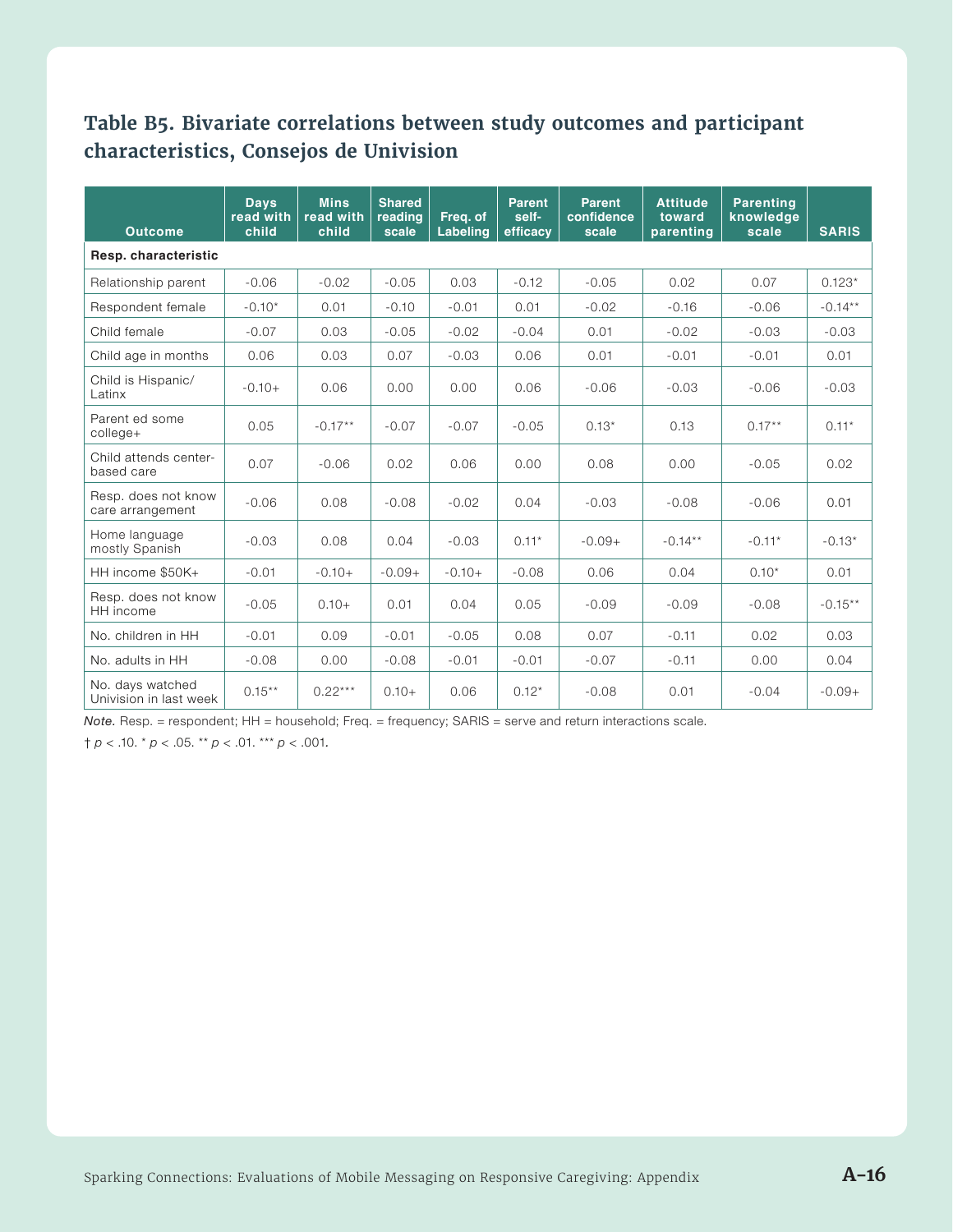#### Table B6. Summary of regression models on all outcomes, Bright by Text

| <b>Outcome</b>                         | <b>Treatment coefficient</b> | <b>SE</b> | <b>Effect size</b> |
|----------------------------------------|------------------------------|-----------|--------------------|
| Serve and return interactions scale    | < 0.01                       | 0.07      | < 0.01             |
| Days read with child                   | < 0.01                       | 0.14      | < 0.01             |
| Minutes read with child                | 0.72                         | 5.31      | 0.01               |
| Shared reading scale                   | 0.04                         | 0.06      | 0.05               |
| Frequency of labeling <sup>a</sup>     | $-0.24$                      | 0.28      | $-0.15$            |
| Parent self-efficacy <sup>a</sup>      | $-0.12$                      | 0.25      | $-0.07$            |
| Parent confidence scale                | < 0.00                       | 0.06      | < 0.01             |
| Attitude toward parenting <sup>a</sup> | $-0.25$                      | 0.34      | $-0.15$            |
| Parenting knowledge scale              | $-0.03$                      | 0.04      | $-0.08$            |
| CDI total words                        | 0.58                         | 8.78      | 0.02               |
| CDI combinations                       | 0.12                         | 0.18      | 0.14               |

*Note.* Each row represents a separate regression model predicting the outcome with treatment group status, corresponding baseline measure, and covariates. Covariates included respondent is parent, respondent is female, child is female, child age in months, child race/ethnicity, parent education is associates degree or higher, child attends center-based care, language at home is mostly English, household income is more than \$50K, respondent does not know household income, number of children in home, and number of adults in home. Effect size is Hedge's g for continuous outcomes and Cox's Index for dichotomous outcomes.

a Logistic regression.

#### Table B7. Summary of regression models on all outcomes, Consejos de Univision

| <b>Outcome</b>                         | <b>Treatment Coefficient</b> | <b>SE</b> | <b>Effect size</b> |
|----------------------------------------|------------------------------|-----------|--------------------|
| Serve and return interactions scale    | $-0.10$                      | 0.09      | $-0.12$            |
| Days read with child                   | 0.18                         | 0.15      | 0.10               |
| Minutes read with child                | $40.2***$                    | 10.3      | 0.56               |
| Shared reading scale                   | $0.17***$                    | 0.06      | 0.24               |
| Frequency of labeling <sup>a</sup>     | 0.07                         | 0.28      | 0.04               |
| Parent self-efficacy <sup>a</sup>      | 0.48 <sup>†</sup>            | 0.29      | 0.29               |
| Parent confidence scale                | 0.01                         | 0.08      | 0.01               |
| Attitude toward parenting <sup>a</sup> | 0.29                         | 0.33      | 0.17               |
| Parenting knowledge scale              | 0.06                         | 0.09      | 0.07               |

*Note.* Each row represents a separate regression model predicting the outcome with treatment group status, corresponding baseline measure, and covariates. Covariates included respondent is parent, respondent is female, child is female, child age in months, child is Hispanic/Latinx, parent education is some college or higher, child attends center-based care, parent does not know care arrangement, language at home is mostly Spanish, household income is more than \$50K, respondent does not know household income, number of children in home, number of adults in home, and number of days watched Univision in last week. Each model includes propensity weights calculated using these covariates listed in the previous sentence. Effect size is Hedge's g for continuous outcomes and Cox's Index for dichotomous outcomes.

a Logistic regression.

 $\frac{1}{p}$   $p$  < .10.  $\frac{*}{p}$   $p$  < .05.  $\frac{**}{p}$   $p$  < .001.  $\frac{***}{p}$   $p$  < .001.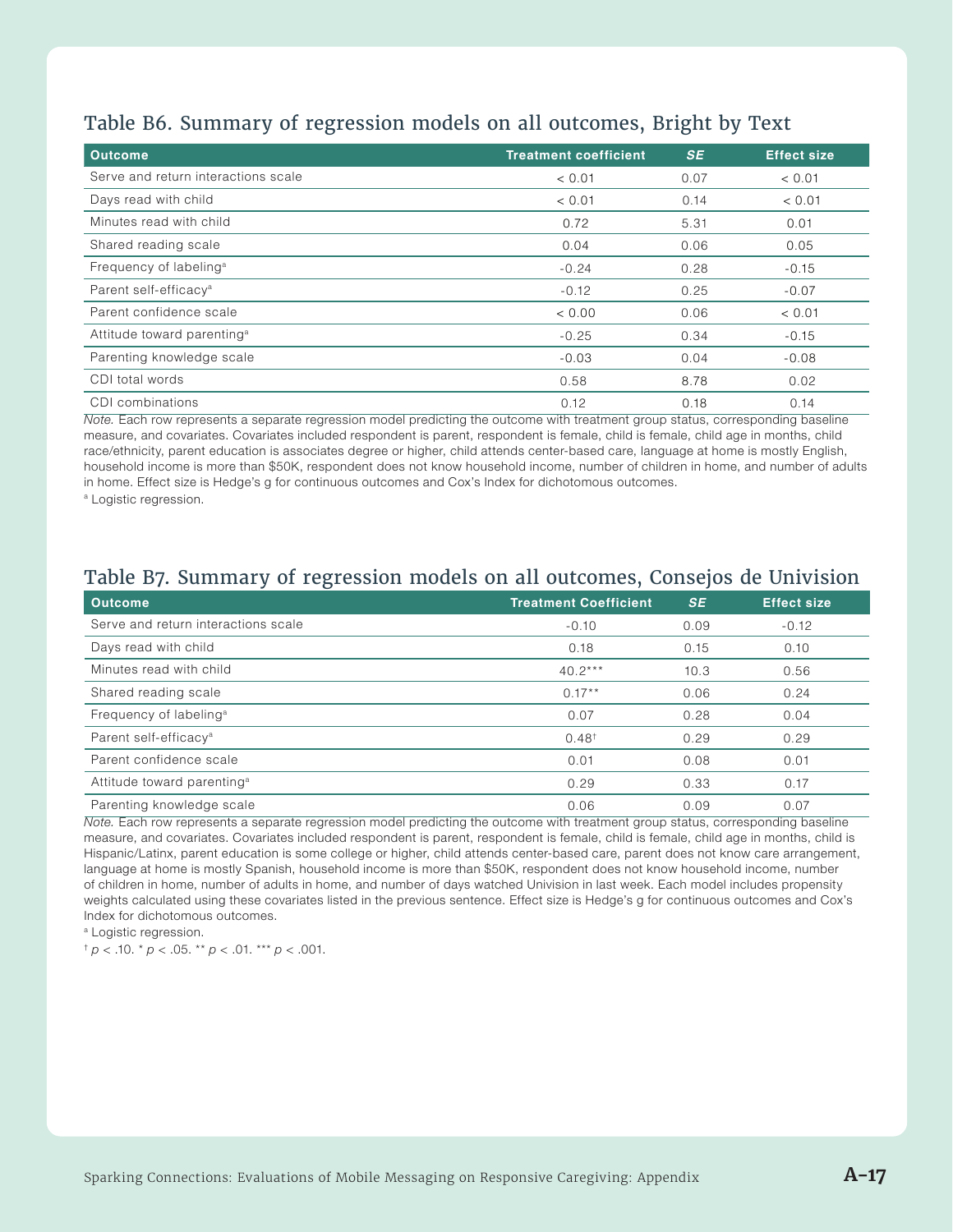## References

Asterisks indicate studies included in the systematic review.

\*Ahlers-Schmidt, C. R., Chesser, A. K., Nguyen, T., Brannon, J., Hart, T. A., Williams, K. S., & Wittler, R. R. (2012). Feasibility of a randomized controlled trial to evaluate Text Reminders for Immunization Compliance in Kids (TRICKs). *Vaccine, 30*(36), 5305–5309. <https://doi.org/10.1016/j.vaccine.2012.06.058>

\*Bigelow, K. M., Walker, D., Jia, F., Irvin, D., & Turcotte, A. (2020). Text messaging as an enhancement to home visiting: Building parents' capacity to improve child languagelearning environments. *Early Childhood Research Quarterly, 51*, 416–429. [https://doi.](https://doi.org/10.1016/j.ecresq.2019.12.010) [org/10.1016/j.ecresq.2019.12.010](https://doi.org/10.1016/j.ecresq.2019.12.010)

\*Borrelli, B., Henshaw, M., Endrighi, R., Adams, W. G., Heeren, T., Rosen, R. K., Bock, B., & Werntz, S. (2019). An interactive parent-targeted text messaging intervention to improve oral health in children attending urban pediatric clinics: Feasibility randomized controlled trial. *JMIR mHealth and uHealth, 7*(11), Article e14247. [https://doi.](https://doi.org/10.2196/14247) [org/10.2196/14247](https://doi.org/10.2196/14247)

Brookhart, M. A., Schneeweiss, S., Rothman, K. J., Glynn, R. J., Avorn, J., & Stürmer, T. (2006). Variable selection for propensity score models. *American Journal of Epidemiology, 163*(12), 1149–1156. <https://doi.org/10.1093/aje/kwj149>

\*Carta, J. J., Lefever, J. B., Bigelow, K., Borkowski, J., & Warren, S. F. (2013). Randomized trial of a cellular phone-enhanced home visitation parenting intervention. *Pediatrics, 132*(Supplement 2), S167–S173. <https://doi.org/10.1542/peds.2013-1021Q>

\*Chamberlain, L. J., Bruce, J., De La Cruz, M., Huffman, L., Steinberg, J. R., Bruguera, R., Peterson, J. W., Gardner, R. M., He, Z., Ordaz, Y., Connelly, E., & Loeb, S. (2021). A text-based intervention to promote literacy: An RCT. *Pediatrics, 148*(4), Article e2020049648. <https://doi.org/10.1542/peds.2020-049648>

\*DeCamp, L. R., Godage, S. K., Araujo, D. V., Cortez, J. D., Wu, L., Psoter, K. J., Quintanilla, K., Rodríguez, T. R., & Polk, S. (2020). A texting intervention in Latino families to reduce ED use: A randomized trial. *Pediatrics, 145*(1), Article e20191405. [https://doi.org/10.1542/](https://doi.org/10.1542/peds.2019-1405) [peds.2019-1405](https://doi.org/10.1542/peds.2019-1405)

Fisher, P. A., Frenkel, T. I., Noll, L. K., Berry, M., & Yockelson, M. (2016). Promoting healthy child development via a two-generation translational neuroscience framework: The Filming Interactions to Nurture Development video coaching program. *Child Development Perspectives, 10*(4), 251–256. [https://doi.](https://doi.org/10.1111/cdep.12195) [org/10.1111/cdep.12195](https://doi.org/10.1111/cdep.12195)

\*Gallegos, D., Russell-Bennett, R., Previte, J., & Parkinson, J. (2014). Can a text message a week improve breastfeeding? *BMC Pregnancy and Childbirth, 14*(1), Article 374. [https://doi.](https://doi.org/10.1186/s12884-014-0374-2) [org/10.1186/s12884-014-0374-2](https://doi.org/10.1186/s12884-014-0374-2)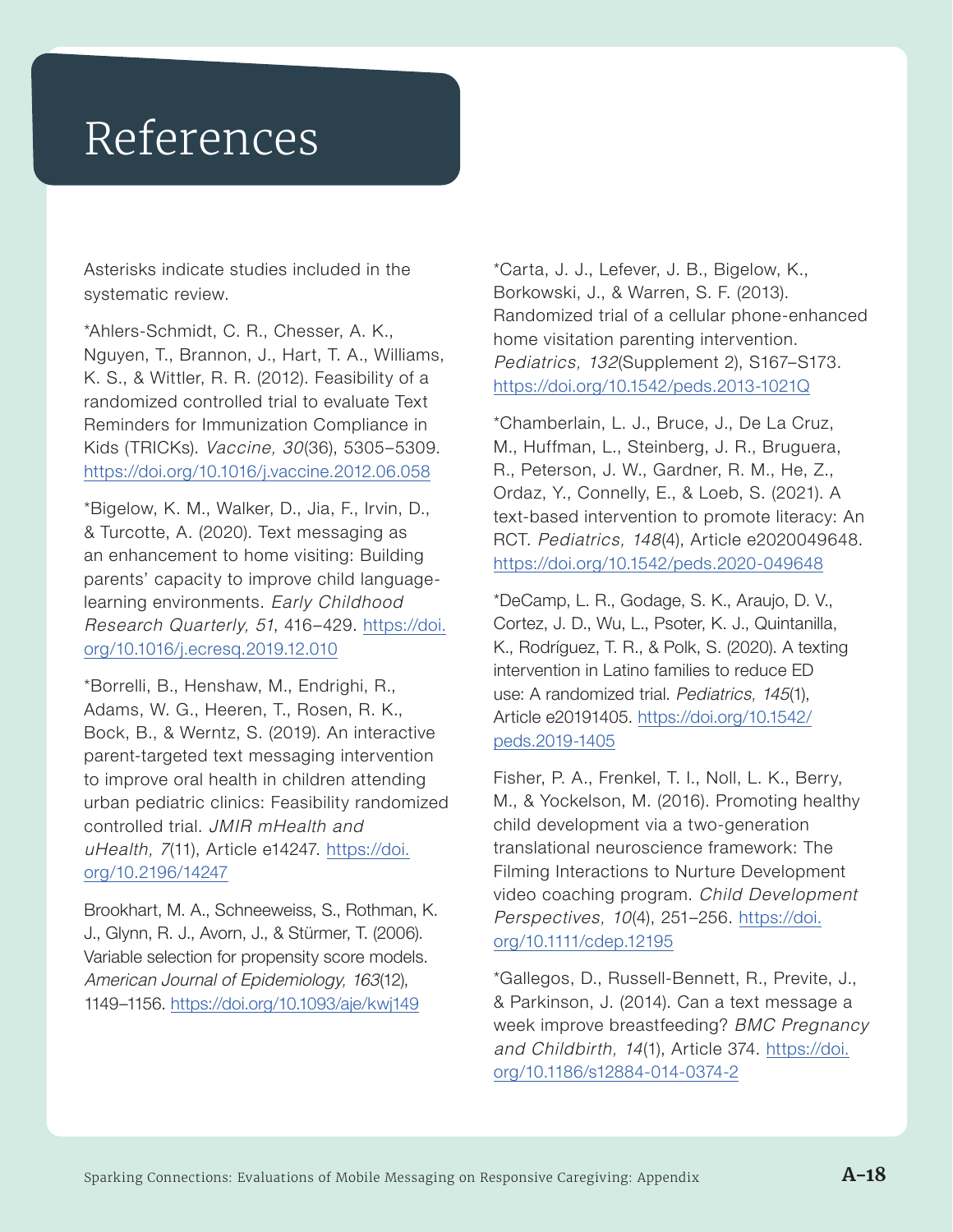\*Gennetian, L. A., Marti, M., Kennedy, J. L., Kim, J. H., & Duch, H. (2019). Supporting parent engagement in a school readiness program: Experimental evidence applying insights from behavioral economics. *Journal of Applied Developmental Psychology, 62*, 1–10. [https://doi.org/10.1016/j.](https://doi.org/10.1016/j.appdev.2018.12.006) [appdev.2018.12.006](https://doi.org/10.1016/j.appdev.2018.12.006)

Gibaud-Wallston, J., & Wandersman, L. P. (2001). Parenting sense of competence scale (PSOC). In J. Touliatos, B. F. Perlmutter, & M. A. Straus (Eds.), *Handbook of family measurement techniques* (pp. 166–167). Sage Publications.

\*Grindal, T., Silander, M., Maxon, T., Gerard, S., Hupert, N., & Vahey, P. (2020, March 11–14). *Using mobile messaging to improve parents support of preschool children's science learning* [Paper presentation]. Spring conference of the Society for Research on Educational Effectiveness, Arlington, Virginia, United States.

\*Hannan, J., Brooten, D., Page, T., Galindo, A., & Torres, M. (2016). Low-income firsttime mothers: Effects of APN follow-up using mobile technology on maternal and infant outcomes. *Global Pediatric Health, 3*. [https://](https://doi.org/10.1177/2333794X16660234) [doi.org/10.1177/2333794X16660234](https://doi.org/10.1177/2333794X16660234)

\*Harari, N., Rosenthal, M. S., Bozzi, V., Goeschel, L., Jayewickreme, T., Onyebeke, C., Griswold, M., & Perez-Escamilla, R. (2018). Feasibility and acceptability of a text message intervention used as an adjunct tool by WIC breastfeeding peer counsellors: The LATCH pilot. *Maternal & Child Nutrition, 14*(1), Article e12488. <https://doi.org/10.1111/mcn.12488>

\*Hayward, R. A., McKillop, A. J., Lee, S. J., Hammock, A. C., Hong, H., & Hou, W. (2021). A text messaging intervention to increase engagement and retention of men in a community-based father involvement program. *Journal of Technology in Human Services, 39*(2), 144–162. [https://doi.org/10.1080/152288](https://doi.org/10.1080/15228835.2020.1841070) [35.2020.1841070](https://doi.org/10.1080/15228835.2020.1841070)

\*Hill, Z., Spiegel, M., Gennetian, L., Hamer, K.- A., Brotman, L., & Dawson-McClure, S. (2021). Behavioral economics and parent participation in an evidence-based parenting program at scale. *Prevention Science, 22*, 891–902. <https://doi.org/10.1007/s11121-021-01249-0>

\*Hofstetter, A. M., DuRivage, N., Vargas, C. Y., Camargo, S., Vawdrey, D. K., Fisher, A., & Stockwell, M. S. (2015). Text message reminders for timely routine MMR vaccination: A randomized controlled trial. *Vaccine, 33*(43), 5741–5746. [https://doi.org/10.1016/j.](https://doi.org/10.1016/j.vaccine.2015.09.042) [vaccine.2015.09.042](https://doi.org/10.1016/j.vaccine.2015.09.042)

\*Hofstetter, A. M., Vargas, C. Y., Camargo, S., Holleran, S., Vawdrey, D. K., Kharbanda, E. O., & Stockwell, M. S. (2015). Impacting delayed pediatric influenza vaccination: A randomized controlled trial of text message reminders. *American Journal of Preventive Medicine, 48*(4), 392–401. [https://doi.org/10.1016/j.](https://doi.org/10.1016/j.amepre.2014.10.023) [amepre.2014.10.023](https://doi.org/10.1016/j.amepre.2014.10.023)

\*Jelley, F., Sylva, K., & Karemaker, A. (2016). *EasyPeasy parenting app: Findings from an efficacy trial on parent engagement and school readiness skills*. The Sutton Trust. [https://ora.ox.ac.uk/objects/](https://ora.ox.ac.uk/objects/uuid:618d7b4a-2fb1-4640-aeac-53de523d3852) [uuid:618d7b4a-2fb1-4640-aeac-53de523d3852](https://ora.ox.ac.uk/objects/uuid:618d7b4a-2fb1-4640-aeac-53de523d3852)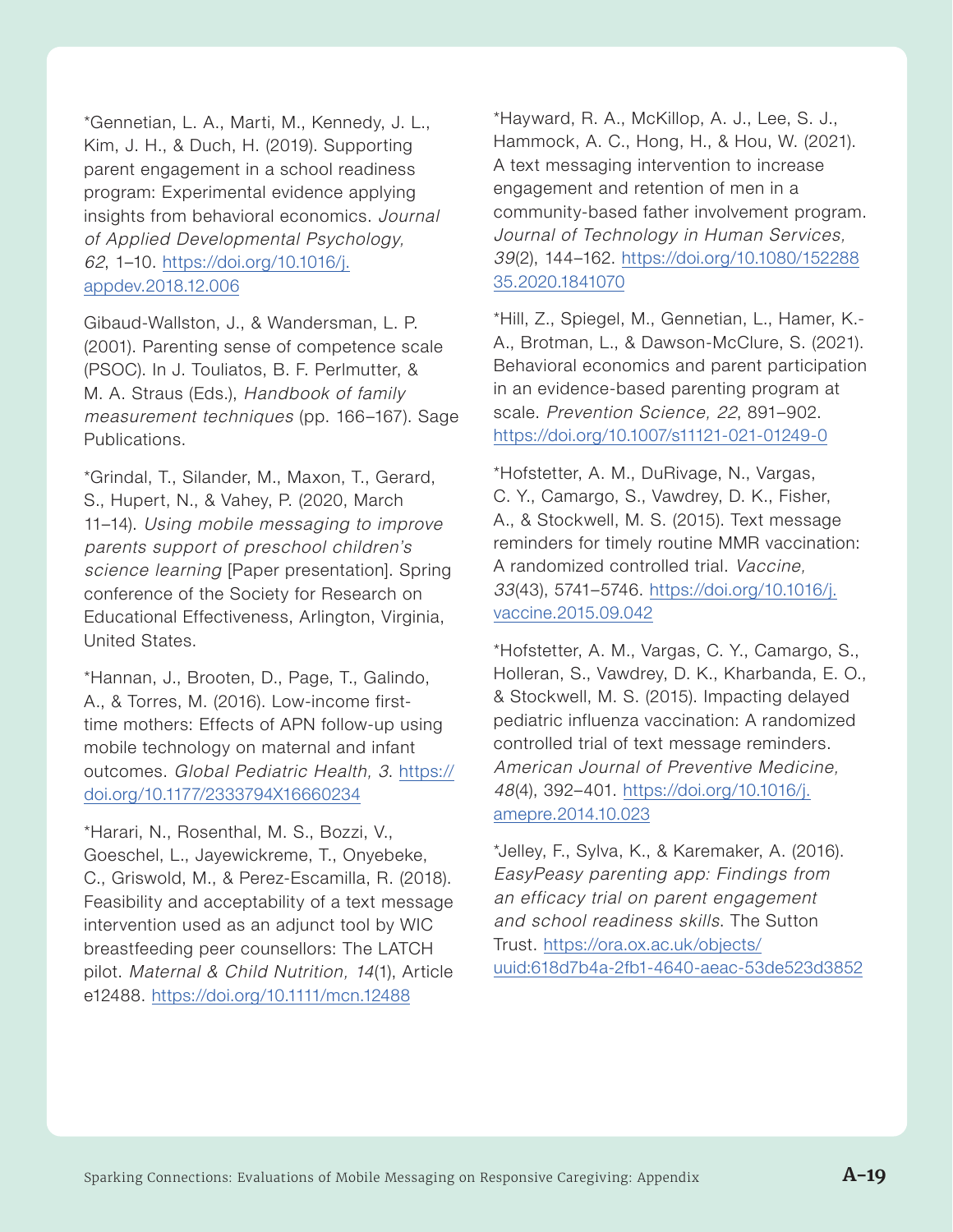\*Jimenez, M. E., Crabtree, B. F., Hudson, S. V., Mendelsohn, A. L., Lima, D., Shelton, P. A., Veras, J., Lin, Y., Pellerano, M., Morrow, L., & Strom, B. L. (2021). Enhancing Reach Out and Read with a video and text messages: A randomized trial in a low-income predominantly Latino sample. *Academic Pediatrics, 21*(6), 968–976. [https://doi.](https://doi.org/10.1016/j.acap.2021.02.011) [org/10.1016/j.acap.2021.02.011](https://doi.org/10.1016/j.acap.2021.02.011)

\*Jones, D. J., Forehand, R., Cuellar, J., Parent, J., Honeycutt, A., Khavjou, O., Gonzalez, M., Anton, M., & Newey, G. A. (2014). Technology-enhanced program for child disruptive behavior disorders: Development and pilot randomized control trial. *Journal of Clinical Child & Adolescent Psychology, 43*(1), 88–101. [https://doi.org/10.1080](https://doi.org/10.1080/15374416.2013.822308) [/15374416.2013.822308](https://doi.org/10.1080/15374416.2013.822308)

Krysik, J., & Lecroy, C. W. (2012). Development and initial validation of an outcome measure for home visitation: The Healthy Families Parenting Inventory. *Infant Mental Health Journal, 33*(5), 496–505. <https://doi.org/10.1002/imhj.21343>

\*Lefever, J. E. B., Bigelow, K. M., Carta, J. J., Borkowski, J. G., Grandfield, E., McCune, L., Irvin, D. W., & Warren, S. F. (2017). Long-term impact of a cell phone-enhanced parenting intervention. *Child Maltreatment, 22*(4), 305– 314. [https://doi.org/10.1177/1077559517723125](https://doi.org/10.1177/1077559517723125 )

\*Martinez-Brockman, J. L., Harari, N., Segura-Pérez, S., Goeschel, L., Bozzi, V., & Pérez-Escamilla, R. (2018). Impact of the Lactation Advice Through Texting Can Help (LATCH) trial on time to first contact and exclusive breastfeeding among WIC participants. *Journal of Nutrition Education and Behavior, 50*(1), 33-42.e1. [https://](https://doi.org/10.1016/j.jneb.2017.09.001 ) [doi.org/10.1016/j.jneb.2017.09.001](https://doi.org/10.1016/j.jneb.2017.09.001 )

\*Mayer, S. E., Kalil, A., Oreopoulos, P., & Gallegos, S. (2019). Using behavioral insights to increase parental engagement the parents and children together intervention. *Journal of Human Resources, 5*4(4), 900–925. [https://](https://doi.org/10.3368/jhr.54.4.0617.8835R) [doi.org/10.3368/jhr.54.4.0617.8835R](https://doi.org/10.3368/jhr.54.4.0617.8835R)

\*McCarter, D. E., Demidenko, E., Sisco, T. S., & Hegel, M. T. (2019). Technology‐assisted nursing for postpartum support: A randomized controlled trial. *Journal of Advanced Nursing, 75*(10), 2223– 2235. [https://doi.org/10.1111/jan.14114]( https://doi.org/10.1111/jan.14114)

Mendelsohn, A. L., Cates, C. B., Tamis-LeMonda, C. S., Johnson, M., Berkule, S. B., White, L. J., & Dreyer, B. (2011, April 30–May 3). *Assessment of the cognitive home environment through parent report: Reliability and validity of StimQ* [Paper presentation; revised]. Annual Meeting of the Pediatric Academic Societies, Denver, Colorado, United States.

\*Menzies, R., Heron, L., Lampard, J., McMillan, M., Joseph, T., Chan, J., Storken, A., & Marshall, H. (2020). A randomised controlled trial of SMS messaging and calendar reminders to improve vaccination timeliness in infants. *Vaccine, 38*(15), 3137–3142. [https://](https://doi.org/10.1016/j.vaccine.2020.02.045) [doi.org/10.1016/j.vaccine.2020.02.045](https://doi.org/10.1016/j.vaccine.2020.02.045)

\*Niederhauser, V., Johnson, M., & Tavakoli, A. S. (2015). Vaccines4Kids: Assessing the impact of text message reminders on immunization rates in infants. *Vaccine, 33*(26), 2984–2989. [https://doi.org/10.1016/j.](https://doi.org/10.1016/j.vaccine.2015.04.069) [vaccine.2015.04.069](https://doi.org/10.1016/j.vaccine.2015.04.069)

\*Palacios, C., Campos, M., Gibby, C., Meléndez, M., Lee, J. E., & Banna, J. (2018). Effect of a multi-site trial using short message service (SMS) on infant feeding practices and weight gain in low-income minorities. *Journal of the American College of Nutrition, 37*(7), 605–613. [https://doi.or](https://doi.org/10.1080/07315724.2018.1454353) [g/10.1080/07315724.2018.1454353](https://doi.org/10.1080/07315724.2018.1454353)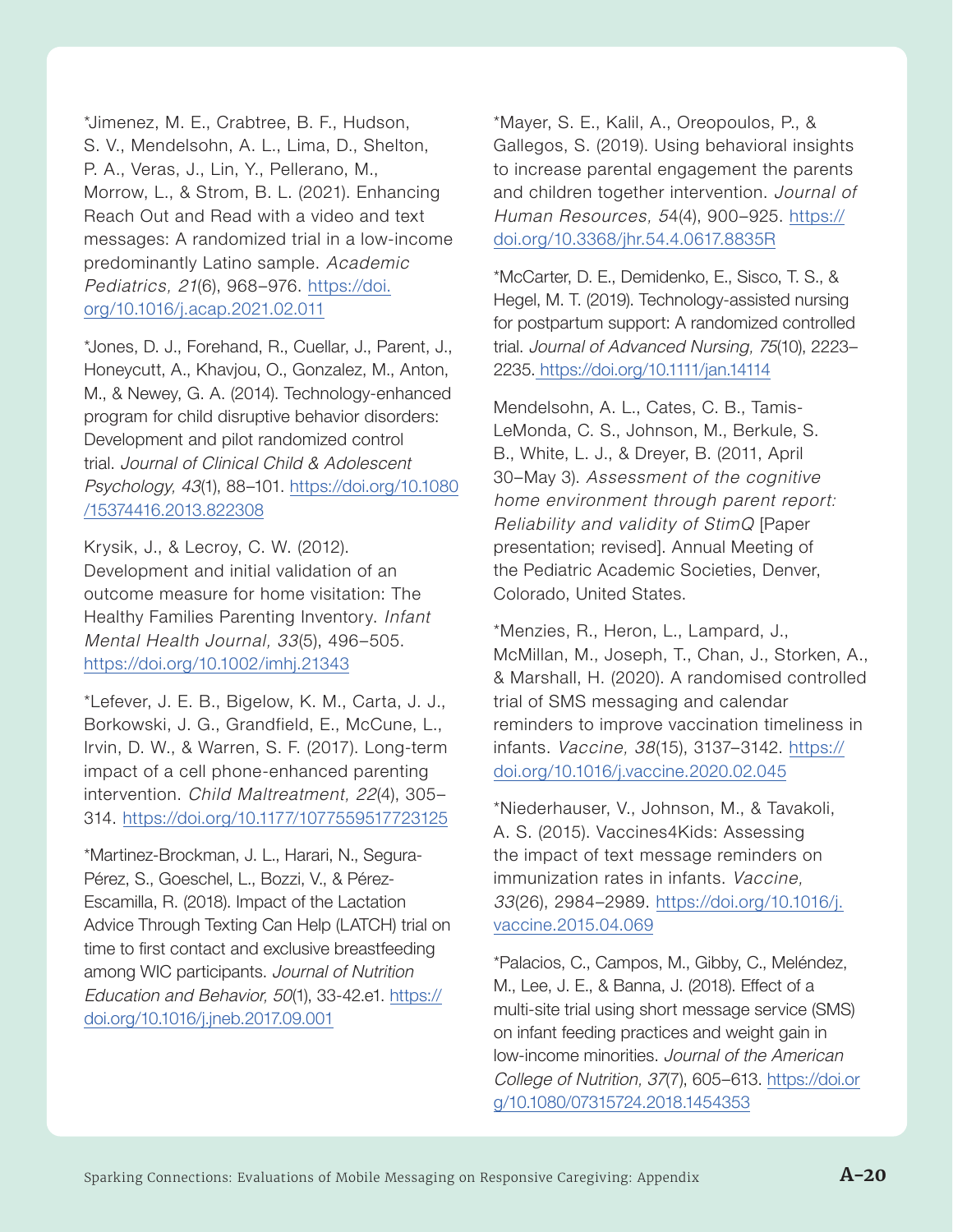Parent, J., & Forehand, R. (2017). The Multidimensional Assessment of Parenting Scale (MAPS): Development and psychometric properties. *Journal of Child and Family Studies, 26*(8), 2136–2151. [https://doi.](https://doi.org/10.1007/s10826-017-0741-5) [org/10.1007/s10826-017-0741-5](https://doi.org/10.1007/s10826-017-0741-5)

Pianta, R. C. (1996). *Manual and scoring guide for the Student-Teacher Relationship Scale.* University of Virginia.

Rubin, D. B., & Thomas, N. (1996). Matching using estimated propensity scores: Relating theory to practice. *Biometrics, 52*(1), 249–264. <https://doi.org/10.2307/2533160>

\*Sanders, M. R., Baker, S., & Turner, K. M. T. (2012). A randomized controlled trial evaluating the efficacy of Triple P Online with parents of children with early-onset conduct problems. *Behaviour Research and Therapy, 50*(11), 675– 684. <https://doi.org/10.1016/j.brat.2012.07.004>

Silander, M., Grindal, T., Hupert, N., Garcia, E., Anderson, K., Vahey, P., & Pasnik, S. (2018). *What parents talk about when they talk about learning: A national survey about young children and science.* Education Development Center; SRI International. [https://www.edc.org/what-parents](https://www.edc.org/what-parents-talk-about-when-they-talk-about-learning)[talk-about-when-they-talk-about-learning](https://www.edc.org/what-parents-talk-about-when-they-talk-about-learning)

\*Stockwell, M. S., Hofstetter, A. M., DuRivage, N., Barrett, A., Fernandez, N., Vargas, C. Y., & Camargo, S. (2015). Text message reminders for second dose of influenza vaccine: a randomized controlled trial. *Pediatrics, 135*(1), e83–e91. [https://](https://doi.org/10.1542/peds.2014-2475) [doi.org/10.1542/peds.2014-2475](https://doi.org/10.1542/peds.2014-2475)

\*Stockwell, M. S., Kharbanda, E. O., Martinez, R. A., Lara, M., Vawdrey, D., Natarajan, K., & Rickert, V. I. (2012). Text4Health: Impact of text message reminder–recalls for pediatric and adolescent immunizations. *American Journal of Public Health, 102*(2), e15–e21. [https://doi.](https://doi.org/10.2105/AJPH.2011.300331) [org/10.2105/AJPH.2011.300331](https://doi.org/10.2105/AJPH.2011.300331)

\*Stockwell, M. S., Kharbanda, E. O., Martinez, R. A., Vargas, C. Y., Vawdrey, D. K., & Camargo, S. (2012). Effect of a text messaging intervention on influenza vaccination in an urban, low-income pediatric and adolescent population: A randomized controlled trial. *JAMA, 307*(16), 1702–1708. [https://doi.](https://doi.org/10.1001/jama.2012.502) [org/10.1001/jama.2012.502](https://doi.org/10.1001/jama.2012.502)

\*Wen, L. M., Rissel, C., Xu, H., Taki, S., Buchanan, L., Bedford, K., Phongsavan, P., & Baur, L. A. (2020). Effects of telephone and short message service support on infant feeding practices,"tummy time," and screen time at 6 and 12 months of child age: A 3-group randomized clinical trial. *JAMA Pediatrics, 174*(7), 657–664. [https://doi.](https://doi.org/10.1001/jamapediatrics.2020.0215) [org/10.1001/jamapediatrics.2020.0215](https://doi.org/10.1001/jamapediatrics.2020.0215)

What Works Clearinghouse. (2020). *Standards handbook, version 4.1.* U.S. Department of Education, Institute of Education Sciences, National Center for Education Evaluation and Regional Assistance. [https://ies.ed.gov/ncee/](https://ies.ed.gov/ncee/wwc/handbooks) [wwc/handbooks](https://ies.ed.gov/ncee/wwc/handbooks)

\*York, B. N., & Loeb, S. (2014). One step at a time: The effects of an early literacy text messaging program for parents of preschoolers (NBER Working Paper No. 20659). National Bureau of Economic Research. https://doi.org/10.3386/w20659